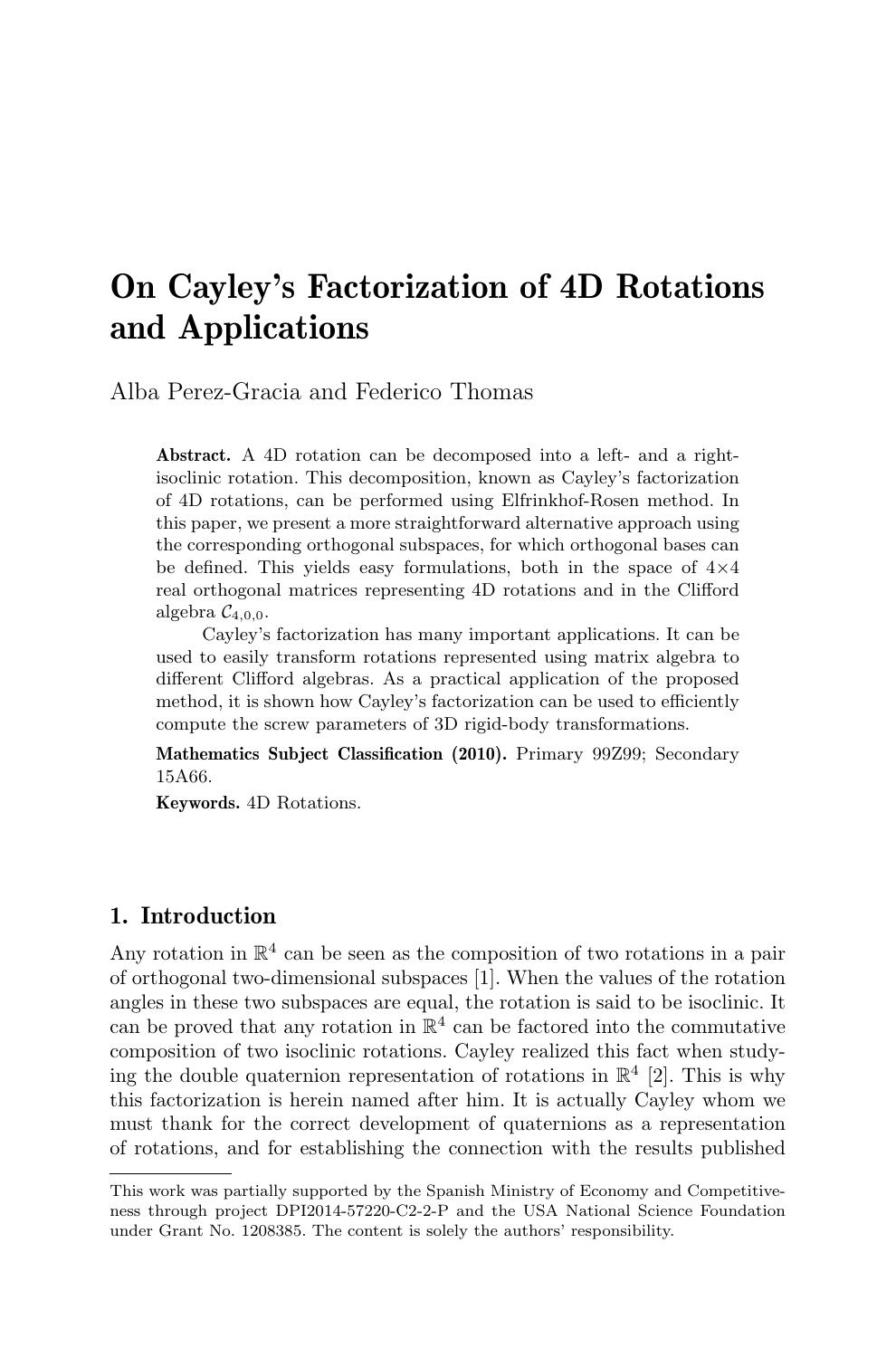by Rodrigues three years before the discovery of quaternions [3]. Although Cayley's papers contain enough information to derive a practical method to perform this factorization, he wrote them before the full development of matrix algebra thus remaining somewhat cryptic to most modern readers.

The development of the first effective procedure for computing Cayley's factorization is attributed in [4] to Van Elfrinkhof [5]. Since this work, written in Dutch, remained unnoticed, other sources (see, for example, [6]) attribute to Rosen, a close collaborator of Einstein, the first procedure to obtain it [7]. The methods of Elfrinkhof and Rosen are equivalent. They are based on a clever manipulation of the 16 algebraic scalar equations resulting from imposing the factorization to an arbitrary  $4D$  rotation matrix (see [4, 8] for a detailed explanation of this method). More recently, an alternative approach based on the computation of eigenvalues has been proposed in [16].

In this paper, it is shown how Cayley's factorization admits an explicit formula that can be expressed using matrix algebra or Clifford algebras. It is thus shown that, contrarily to what seemed unavoidable in previous formulations, there is no need to manipulate any set of algebraic equations in order to perform this factorization.

Cayley's factorization has important applications. Recently, it has been shown how it allows converting a rigid-body transformation in homogeneous coordinates to its corresponding dual quaternion representation in a very straightforward way [8]. See also [9] for a matrix representation of the algebra of double quaternions. This leads to a two-fold matrix and dual quaternion formalism for the representation of rigid-body transformations that permits a better understanding of dual quaternions and how they can be advantageously used in Kinematics. In this paper, it is shown how the application of the derived explicit formula leads to a neat way of obtaining the dual quaternion representation of rigid-body transformation, thus providing a simple alternative to the standard approach based on the computation of screw parameters [10, p. 100]. Screw parameters can actually be seen as a by-product of Cayley's factorization.

This article is organized as follows. Section 2 summarizes some basic facts about 4D rotations that are used in Sections 3 and 4 to derive a spectral decomposition of isoclinic rotations and explicit formulas in matrix and Clifford algebra for the computation of Cayley's factorization. Section 5 gives details on a mapping between general displacements in 3D and some 4D rotations to obtain the dual quaternion expression for rigid-body transformations and, as a by-product, their screw parameters. Sections 6 and 7 present an example and conclusions respectively.

# 2. Isoclinic Rotations

The elements of the Lie group of rotations in four-dimensional space,  $SO(4)$ , can be either simple or double rotations. Simple rotations have a fixed plane (a plane in which all the points are fixed under the rotation), while double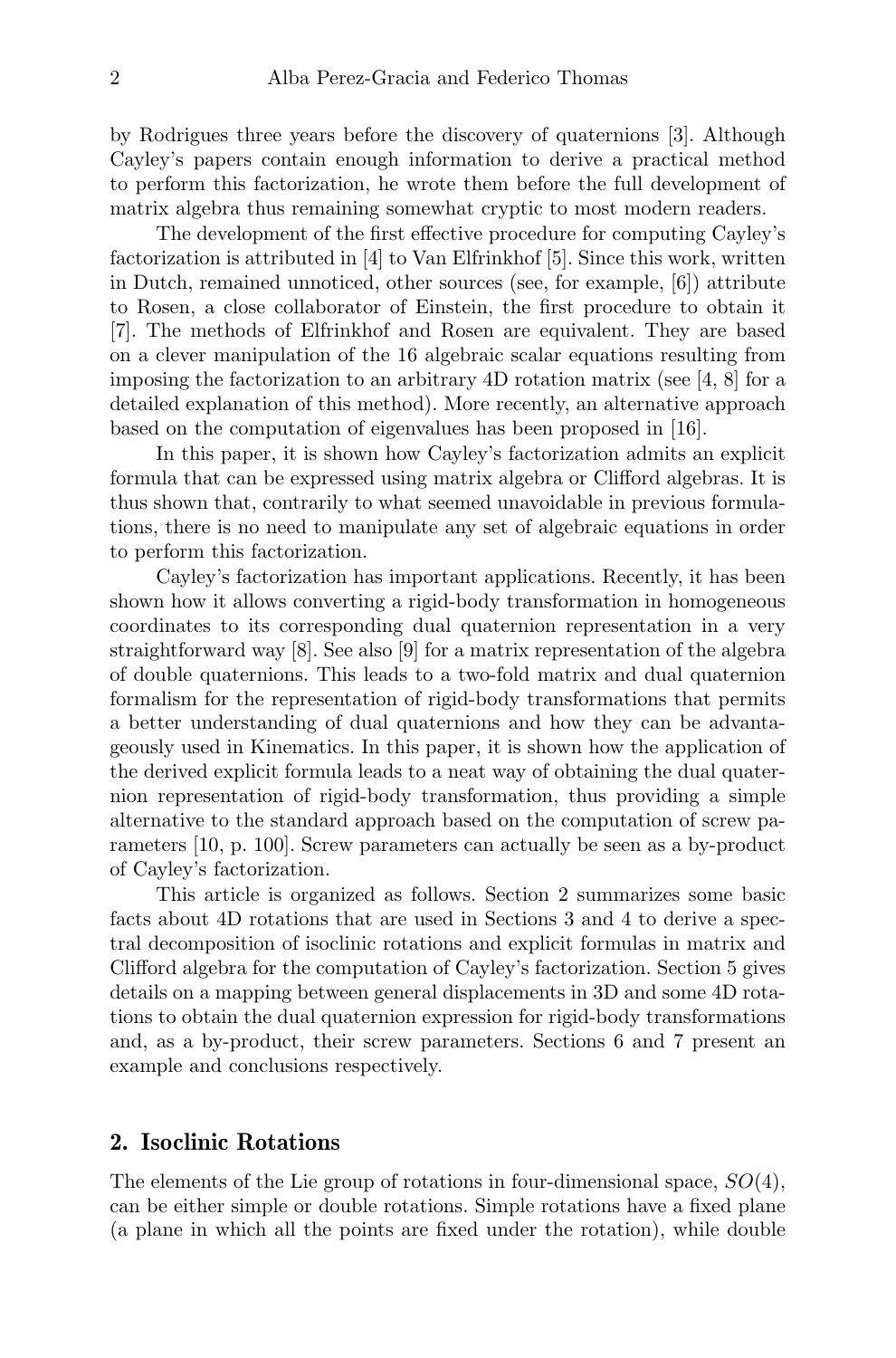rotations have a single fixed point only, the center of rotation. In addition, double rotations present at least a pair of invariant planes that are orthogonal. The double rotation has two angles of rotation,  $\alpha_1$  and  $\alpha_2$ , one for each invariant plane, through which points in the planes rotate. All points not in these planes rotate through angles between  $\alpha_1$  and  $\alpha_2$ . See [12] for details on the geometric interpretation of rotations in four dimensions.

Isoclinic rotations are a particular case of double rotations in which there are infinitely many invariant orthogonal planes, with same rotation angles, that is,  $\alpha_1 = \pm \alpha_2$ .

These rotations can be left-isoclinic, when the rotation in both planes is the same  $(\alpha_1 = \alpha_2)$ , or right-isoclinic, when the rotations in both planes have opposite signs  $(\alpha_1 = -\alpha_2)$ .

Isoclinic rotation matrices have several important properties:

- 1. The composition of two right- (left-) isoclinic rotations is a right- (left-) isoclinic rotation.
- 2. The composition of a right- and a left-isoclinic rotation is commutative.
- 3. Any 4D rotation can be decomposed into the composition of a rightand a left-isoclinic rotation.

Hence both form maximal and normal subgroups. Let us denote  $S_R^3$  the subgroups of right-isoclinic rotations, and  $S<sub>L</sub><sup>3</sup>$  the subgroup of left-isoclinic rotations. The direct product  $S_L^3 \times S_R^3$  is a double cover of the group  $SO(4)$ , as four-dimensional rotations can be seen as the composition of rotations of these two subgroups, and there are two expressions for each element of the group.

# 3. Matrix Algebra Representation of Isoclinic Rotations

After a proper change in the orientation of the reference frame, an arbitrary 4D rotation matrix (*i.e.*, an orthogonal matrix with determinant  $+1$ ) can be expressed as [11, Theorem 4]:

$$
\mathbf{R} = \begin{pmatrix} \cos \alpha_1 & -\sin \alpha_1 & 0 & 0 \\ \sin \alpha_1 & \cos \alpha_1 & 0 & 0 \\ 0 & 0 & \cos \alpha_2 & -\sin \alpha_2 \\ 0 & 0 & \sin \alpha_2 & \cos \alpha_2 \end{pmatrix} . \tag{3.1}
$$

This expression shows the 4D rotation as defined by the two mutually orthogonal planes of rotation with rotation angles  $\alpha_1$  and  $\alpha_2$ , each of the planes being invariant in the sense that points in each plane stay within the planes.

The left- and right-isoclinic rotations can be represented by rotation matrices of the form

$$
\mathbf{R}^{L} = \begin{pmatrix} l_{0} & -l_{3} & l_{2} & -l_{1} \\ l_{3} & l_{0} & -l_{1} & -l_{2} \\ -l_{2} & l_{1} & l_{0} & -l_{3} \\ l_{1} & l_{2} & l_{3} & l_{0} \end{pmatrix}, \tag{3.2}
$$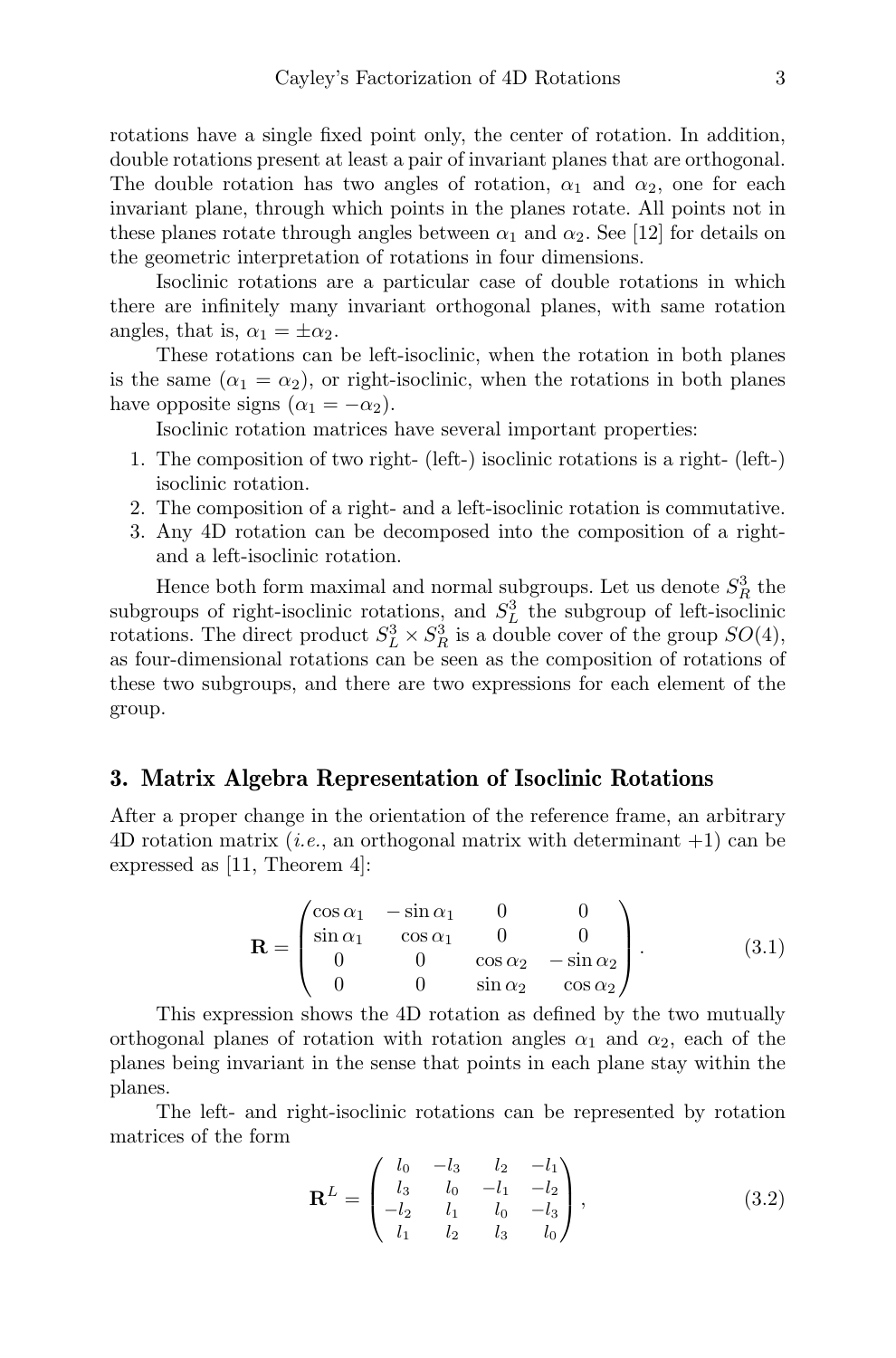and

$$
\mathbf{R}^{R} = \begin{pmatrix} r_0 & -r_3 & r_2 & r_1 \\ r_3 & r_0 & -r_1 & r_2 \\ -r_2 & r_1 & r_0 & r_3 \\ -r_1 & -r_2 & -r_3 & r_0 \end{pmatrix},
$$
(3.3)

respectively. Since (3.2) and (3.3) are rotation matrices, their rows and columns are unit vectors. As a consequence,

$$
l_0^2 + l_1^2 + l_2^2 + l_3^2 = 1 \tag{3.4}
$$

and

$$
r_0^2 + r_1^2 + r_2^2 + r_3^2 = 1.
$$
 (3.5)

Without loss of generality, we have introduced some changes in the signs and indices of (3.2) and (3.3) with respect to the notation used by Cayley [2, 6] to ease the treatment given below and to provide a neat connection with the standard use of quaternions for representating rotations in three dimensions.

According to the properties in Section 2, a 4D rotation matrix, say  $\mathbf{R}$ , can be expressed as:

$$
\mathbf{R} = \mathbf{R}^L \mathbf{R}^R = \mathbf{R}^R \mathbf{R}^L, \tag{3.6}
$$

with

$$
\mathbf{R}^{L} = l_0 \mathbf{I} + l_1 \mathbf{A}_1 + l_2 \mathbf{A}_2 + l_3 \mathbf{A}_3 \tag{3.7}
$$

and

$$
\mathbf{R}^R = r_0 \mathbf{I} + r_1 \mathbf{B}_1 + r_2 \mathbf{B}_2 + r_3 \mathbf{B}_3, \tag{3.8}
$$

where **I** stands for the  $4 \times 4$  identity matrix and

$$
\mathbf{A}_1 = \begin{pmatrix} 0 & 0 & 0 & -1 \\ 0 & 0 & -1 & 0 \\ 0 & 1 & 0 & 0 \\ 1 & 0 & 0 & 0 \end{pmatrix}, \ \ \mathbf{A}_2 = \begin{pmatrix} 0 & 0 & 1 & 0 \\ 0 & 0 & 0 & -1 \\ -1 & 0 & 0 & 0 \\ 0 & 1 & 0 & 0 \end{pmatrix}, \ \ \mathbf{A}_3 = \begin{pmatrix} 0 & -1 & 0 & 0 \\ 1 & 0 & 0 & 0 \\ 0 & 0 & 0 & -1 \\ 0 & 0 & 1 & 0 \end{pmatrix},
$$

$$
\mathbf{B}_1 = \begin{pmatrix} 0 & 0 & 0 & 1 \\ 0 & 0 & -1 & 0 \\ 0 & 1 & 0 & 0 \\ -1 & 0 & 0 & 0 \end{pmatrix}, \ \ \mathbf{B}_2 = \begin{pmatrix} 0 & 0 & 1 & 0 \\ 0 & 0 & 0 & 1 \\ -1 & 0 & 0 & 0 \\ 0 & -1 & 0 & 0 \end{pmatrix}, \ \ \mathbf{B}_3 = \begin{pmatrix} 0 & -1 & 0 & 0 \\ 1 & 0 & 0 & 0 \\ 0 & 0 & 0 & 1 \\ 0 & 0 & -1 & 0 \end{pmatrix}.
$$

Therefore,  $\{I, A_1, A_2, A_3\}$  and  $\{I, B_1, B_2, B_3\}$  can be seen, respectively, as bases for left- and right-isoclinic rotations.

Now, it can be verified that

$$
A_1^2 = A_2^2 = A_3^2 = A_1 A_2 A_3 = -I,
$$
\n(3.9)

and

$$
\mathbf{B}_1^2 = \mathbf{B}_2^2 = \mathbf{B}_3^2 = \mathbf{B}_1 \mathbf{B}_2 \mathbf{B}_3 = -\mathbf{I}.\tag{3.10}
$$

Expression (3.9) determines all the possible products of  $A_1$ ,  $A_2$ , and  $\mathbf{A}_3$ , resulting in

$$
\mathbf{A}_1 \mathbf{A}_2 = \mathbf{A}_3, \quad \mathbf{A}_2 \mathbf{A}_3 = \mathbf{A}_1, \quad \mathbf{A}_3 \mathbf{A}_1 = \mathbf{A}_2, \n\mathbf{A}_2 \mathbf{A}_1 = -\mathbf{A}_3, \quad \mathbf{A}_3 \mathbf{A}_2 = -\mathbf{A}_1, \quad \mathbf{A}_1 \mathbf{A}_3 = -\mathbf{A}_2.
$$
\n(3.11)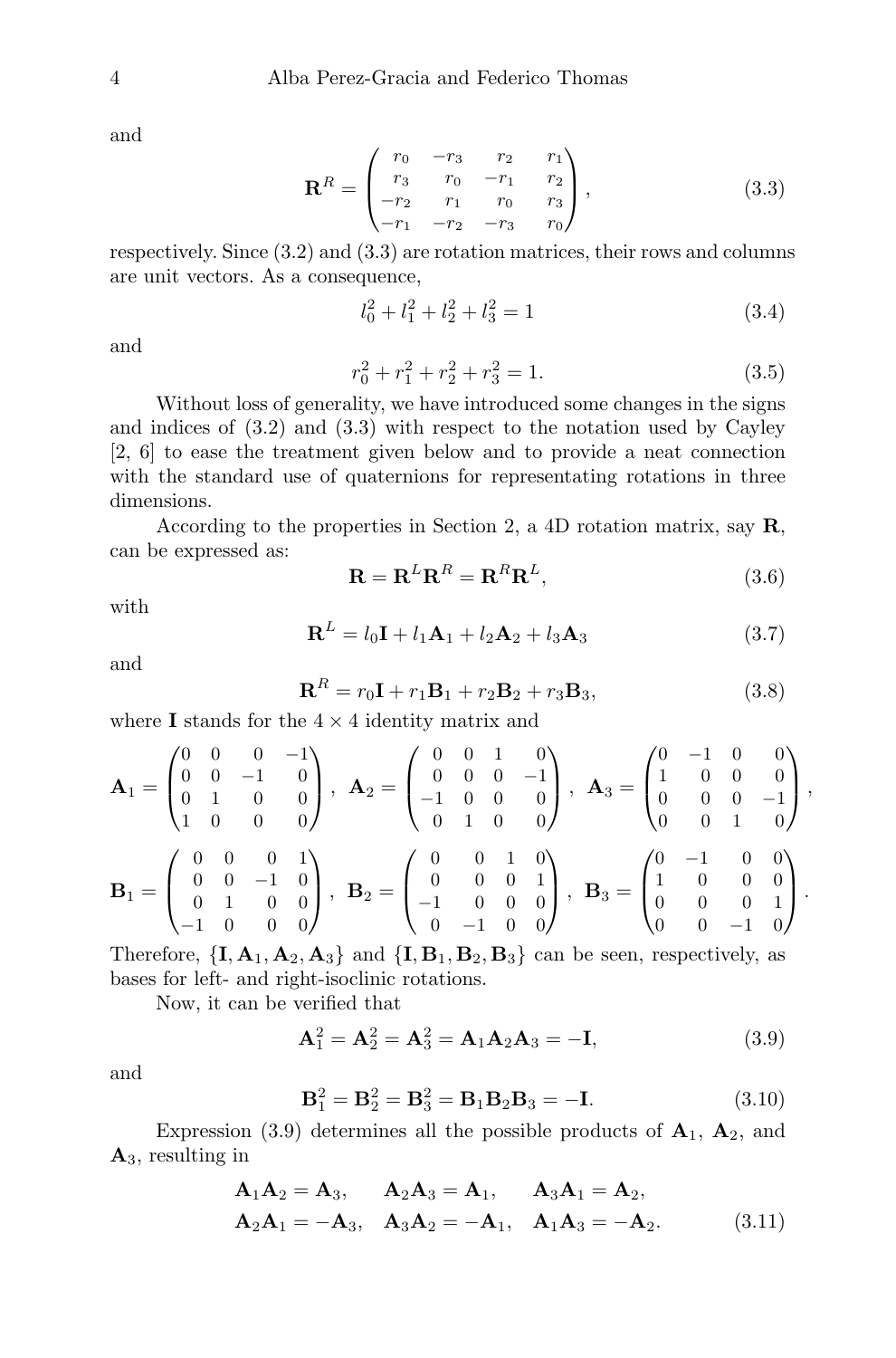Likewise, all the possible products of  $B_1$ ,  $B_2$ , and  $B_3$  can be derived from expression (3.10). All these products can be summarized in multiplication tables 1 and 2.

Table 1. Multiplication table for the basis of the leftisoclinic rotations.

|                                                                                            | $\mathbf{A}_1$ | ${\bf A}_2$     | $A_3$            |
|--------------------------------------------------------------------------------------------|----------------|-----------------|------------------|
| $I \mid I$                                                                                 | A <sub>1</sub> | ${\bf A}_2$     | ${\bf A}_3$      |
|                                                                                            | $-\mathbf{I}$  | $A_3$           | – $\mathbf{A}_2$ |
| $\begin{array}{c c} \mathbf{A}_1 & \mathbf{A}_1 \ \mathbf{A}_2 & \mathbf{A}_2 \end{array}$ | ${\bf A}_3$    | $-\mathbf{I}$   | A <sub>1</sub>   |
| ${\bf A}_3 \bigm  {\bf A}_3$                                                               | $\mathbf{A}_2$ | $-\mathbf{A}_1$ | –1               |

Table 2. Multiplication table for the basis of the rightisoclinic rotations.

|                                                                             |                           | $\mathbf{B}_1$         | $\mathbf{B}_2$ | $B_3$          |
|-----------------------------------------------------------------------------|---------------------------|------------------------|----------------|----------------|
| $\mathbf{I}$                                                                |                           | $\mathbf{B}_1$         | $\mathbf{B}_2$ | $B_3$          |
| $\begin{array}{c} \mathbf{B}_1 \\ \mathbf{B}_2 \\ \mathbf{B}_3 \end{array}$ | $\mathbf{B}_1$            |                        | $\mathbf{B}_3$ | -B2            |
|                                                                             | $\mathbf{B}_2$            | $\cdot$ B <sub>3</sub> | $\mathbf{I}$   | $\mathbf{B}_1$ |
|                                                                             | $\overline{\mathbf{B}}_3$ | $\mathbf{B}_2$         | -B1            |                |

Moreover, it can be verified that

$$
\mathbf{A}_i \mathbf{B}_j = \mathbf{B}_j \mathbf{A}_i,\tag{3.12}
$$

which is actually a consequence of the commutativity of left- and rightisoclinic rotations. Then, in the composition of two 4D rotations, we have:

$$
\mathbf{R}_1 \mathbf{R}_2 = (\mathbf{R}_1^L \mathbf{R}_1^R)(\mathbf{R}_2^L \mathbf{R}_2^R) = (\mathbf{R}_1^L \mathbf{R}_2^L)(\mathbf{R}_1^R \mathbf{R}_2^R). \tag{3.13}
$$

#### 3.1. A spectral decomposition

The set of matrices  $\{I, A_1, A_2, A_3\}$  form an orthogonal basis in the sense of Hilbert-Schmidt for the real Hilbert space of  $4 \times 4$  real orthogonal matrices representing left-isoclinic rotations. Then,  $Eq.(3.7)$  can be seen as a spectral decomposition. If we left-multiply it by each of the elements of the set  ${I, A<sub>1</sub>, A<sub>2</sub>, A<sub>3</sub>},$  to obtain the different projection coefficients, we have that

$$
l_0\mathbf{I} = -\mathbf{R}^L + l_1\mathbf{A}_1 + l_2\mathbf{A}_2 + l_3\mathbf{A}_3, \tag{3.14}
$$

$$
l_1\mathbf{I} = -\mathbf{A}_1\mathbf{R}^L + l_0\mathbf{A}_1 + l_2\mathbf{A}_3 - l_3\mathbf{A}_2, \tag{3.15}
$$

$$
l_2\mathbf{I} = -\mathbf{A}_2\mathbf{R}^L + l_0\mathbf{A}_2 - l_1\mathbf{A}_3 + l_3\mathbf{A}_1, \tag{3.16}
$$

$$
l_3\mathbf{I} = -\mathbf{A}_3\mathbf{R}^L + l_0\mathbf{A}_3 + l_1\mathbf{A}_2 - l_2\mathbf{A}_1.
$$
 (3.17)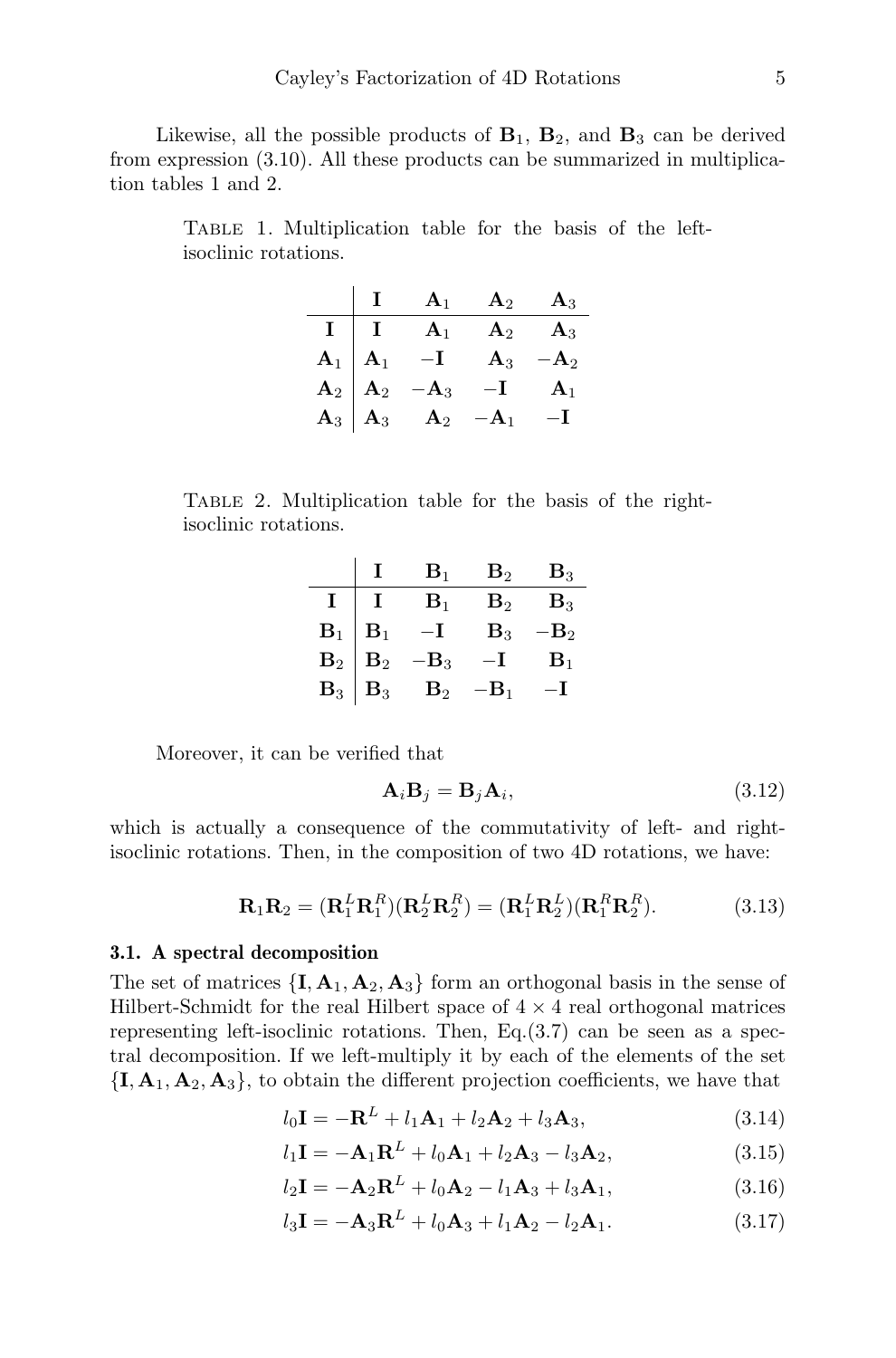By iterative substituting and rearranging terms in  $(3.14)-(3.17)$ , we conclude that the coefficients of the spectral decomposition (3.7) can be expressed as:

$$
l_0 \mathbf{I} = -\frac{1}{4} \left( -\mathbf{R}^L + \mathbf{A}_1 \mathbf{R}^L \mathbf{A}_1 + \mathbf{A}_2 \mathbf{R}^L \mathbf{A}_2 + \mathbf{A}_3 \mathbf{R}^L \mathbf{A}_3 \right),
$$
 (3.18)

$$
l_1 \mathbf{I} = -\frac{1}{4} \left( \mathbf{R}^L \mathbf{A}_1 + \mathbf{A}_1 \mathbf{R}^L + \mathbf{A}_3 \mathbf{R}^L \mathbf{A}_2 - \mathbf{A}_2 \mathbf{R}^L \mathbf{A}_3 \right),
$$
 (3.19)

$$
l_2\mathbf{I} = -\frac{1}{4} \left( \mathbf{R}^L \mathbf{A}_2 + \mathbf{A}_2 \mathbf{R}^L + \mathbf{A}_1 \mathbf{R}^L \mathbf{A}_3 - \mathbf{A}_3 \mathbf{R}^L \mathbf{A}_1 \right),
$$
 (3.20)

$$
l_3\mathbf{I} = -\frac{1}{4} \left( \mathbf{R}^L \mathbf{A}_3 + \mathbf{A}_3 \mathbf{R}^L + \mathbf{A}_2 \mathbf{R}^L \mathbf{A}_1 - \mathbf{A}_1 \mathbf{R}^L \mathbf{A}_2 \right).
$$
 (3.21)

Likewise, we can consider the set of matrices  $\{I, B_1, B_2, B_3\}$  as an orthogonal basis in the sense of Hilbert-Schmidt for right-isoclinic rotations. Then, the coefficients in (3.8) could also be obtained as above.

#### 3.2. Matrix formulation of Cayley's factorization

Let us define the following matrix linear operators for arbitrary 4D rotation matrices:

$$
\mathcal{L}_0(\mathbf{R}) = -\frac{1}{4} \left( -\mathbf{R} + \mathbf{A}_1 \mathbf{R} \mathbf{A}_1 + \mathbf{A}_2 \mathbf{R} \mathbf{A}_2 + \mathbf{A}_3 \mathbf{R} \mathbf{A}_3 \right),
$$
  
\n
$$
\mathcal{L}_1(\mathbf{R}) = -\frac{1}{4} \left( \mathbf{R} \mathbf{A}_1 + \mathbf{A}_1 \mathbf{R} + \mathbf{A}_3 \mathbf{R} \mathbf{A}_2 - \mathbf{A}_2 \mathbf{R} \mathbf{A}_3 \right),
$$
  
\n
$$
\mathcal{L}_2(\mathbf{R}) = -\frac{1}{4} \left( \mathbf{R} \mathbf{A}_2 + \mathbf{A}_2 \mathbf{R} + \mathbf{A}_1 \mathbf{R} \mathbf{A}_3 - \mathbf{A}_3 \mathbf{R} \mathbf{A}_1 \right),
$$
  
\n
$$
\mathcal{L}_3(\mathbf{R}) = -\frac{1}{4} \left( \mathbf{R} \mathbf{A}_3 + \mathbf{A}_3 \mathbf{R} + \mathbf{A}_2 \mathbf{R} \mathbf{A}_1 - \mathbf{A}_1 \mathbf{R} \mathbf{A}_2 \right).
$$
 (3.22)

According to (3.18)-(3.21),  $\mathcal{L}_i(\mathbf{R}^L) = l_i \mathbf{I}, i = 0, \ldots, 3$ . Using the commutativity property of left- and right-isoclinic rotations, it is straightforward to prove that

$$
\mathcal{L}_i(\mathbf{R}) = \mathcal{L}_i(\mathbf{R}^L \mathbf{R}^R) = \mathcal{L}_i(\mathbf{R}^L) \mathcal{L}_i(\mathbf{R}^R) = l_i \mathbf{R}^R.
$$
 (3.23)

We arrive at an important conclusion:  $\mathcal{L}_i(\mathbf{R})$  and  $\mathbf{R}^R$  are equal up to a constant factor. Moreover, since  $\mathbb{R}^R$  is a rotation matrix, the 2-norm of any of the rows and columns of  $\mathcal{L}_i(\mathbf{R})$  is  $l_i$ . This provides a straightforward way to compute Cayley's factorization. Indeed,

$$
\mathbf{R}^R = \frac{\mathcal{L}_i(\mathbf{R})}{\left[\det(\mathcal{L}_i(\mathbf{R}))\right]^{1/4}}
$$
(3.24)

and

$$
\mathbf{R}^{L} = \mathbf{R}(\mathbf{R}^{R})^{T} = \frac{\mathbf{R}\mathcal{L}_{i}(\mathbf{R})^{T}}{\left[\det(\mathcal{L}_{i}(\mathbf{R}))\right]^{1/4}}.
$$
 (3.25)

Observe that we have two possible solutions for the factorization depending on the sign chosen for the quartic roots in  $(3.24)-(3.25)$ , corresponding to the double covering of the space of rotations.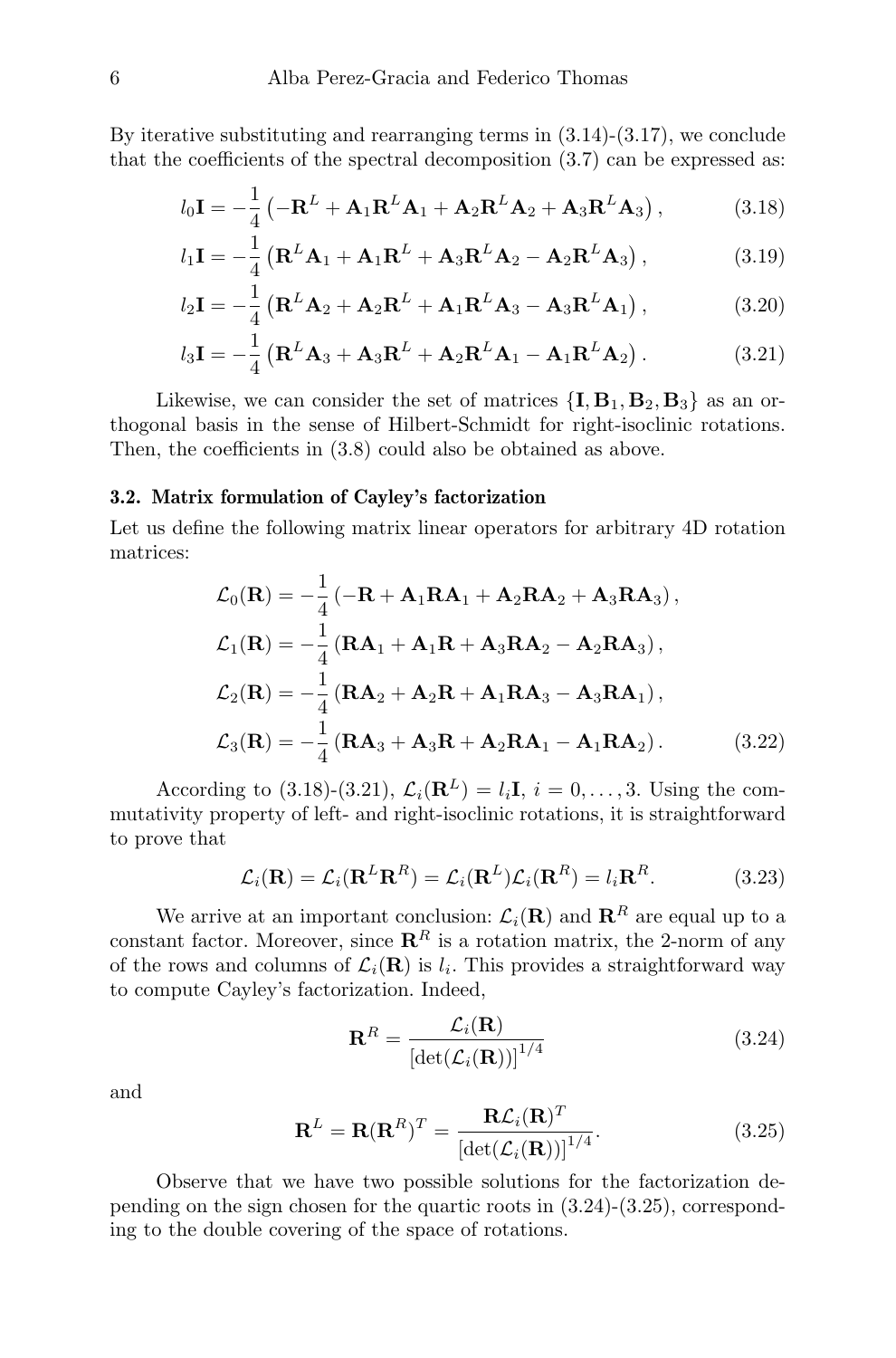## 4. Clifford Algebra of Isoclinic Rotations

Four-dimensional rotations can also be expressed using the Clifford algebra of the four-dimensional Euclidean space,  $C_{4,0,0}$ . Let  $\{e_1, e_2, e_3, e_4\}$  be the elements corresponding to an orthonormal basis of  $\mathbb{R}^4$ . The 2-blades created as the product of the elements of the basis,  $e_i e_j = e_i \wedge e_j$ , are denoted  $e_{ij}$  and are such that  $e_{ij}^2 = -1$ . The pseudoscalar satisfies  $e_{1234}^2 = 1$ . It is sometimes denoted as the *double unit*; we use the notation  $e = e_{1234}$ .

The even subalgebra,  $\mathcal{C}_{4,0,0}^+$  has dimension eight and its elements are created as the linear combination of blades of grade zero, two and four. A general element of the subalgebra can be written as

$$
Q = q_0 + q_1 e_{23} + q_2 e_{31} + q_3 e_{12} + q_4 e_{41} + q_5 e_{42} + q_6 e_{43} + q_7 e_{1234}
$$
  
=  $q_0 + q_1 e_{23} + q_2 e_{31} + q_3 e_{12} + e(q_4 e_{23} + q_5 e_{31} + q_6 e_{12} + q_7).$  (4.1)

#### 4.1. Bivectors and Orthogonal Components

Bivectors are linear combinations of the 2-blade basis elements, which are organized as follows:  $\{e_{23}, e_{31}, e_{12}, e_{41}, e_{42}, e_{43}\}$ . The geometric product of bivectors can be written as

$$
B_1 B_2 = B_1 * B_2 + B_1 \times B_2 + B_1 \wedge B_2, \tag{4.2}
$$

where  $*$  corresponds to the scalar product and  $\times$  is the commutator product. The subspace of bivectors is closed under the commutator product  $B_1 \times B_2 =$  $\frac{1}{2}(B_1B_2-B_2B_1).$ 

There are two types of bivectors in the algebra of the 4D space: simple and non-simple, or compound.

Simple bivectors can be written as the outer product of 1-vectors, and effectively define planes in 4D. Non-simple bivectors are those that cannot be simplified as the outer product of 1-vectors; they are linear combinations of planes that not all share 1-D subspaces. The square of a bivector is, in general, the sum of a scalar plus a pseudoscalar component,

$$
BB = k + k_0 e,\tag{4.3}
$$

however in the case of a simple bivector, the square has only scalar part, and  $k_0 = 0$ . Alternatively, this can be checked using the outer product, as  $B \wedge B = 0$  for simple bivectors.

The *orthogonal component* of a plane  $P$  in  $4D$  space is another plane, and corresponds to the dual  $P^*$ , computed using the contraction  $\Box$  as

$$
P^* = P[e^{-1} = P]e = Pe \tag{4.4}
$$

when  $P$  is a simple bivector [15]. In this fully orthogonal plane  $P^*$ , every direction is orthogonal to the plane P. The two orthogonal components intersect only at the origin. These components generate the whole 4D space as a direct sum.

There is a distinction to be made between orthogonal planes sharing a component of grade 1 and fully orthogonal planes. The geometric product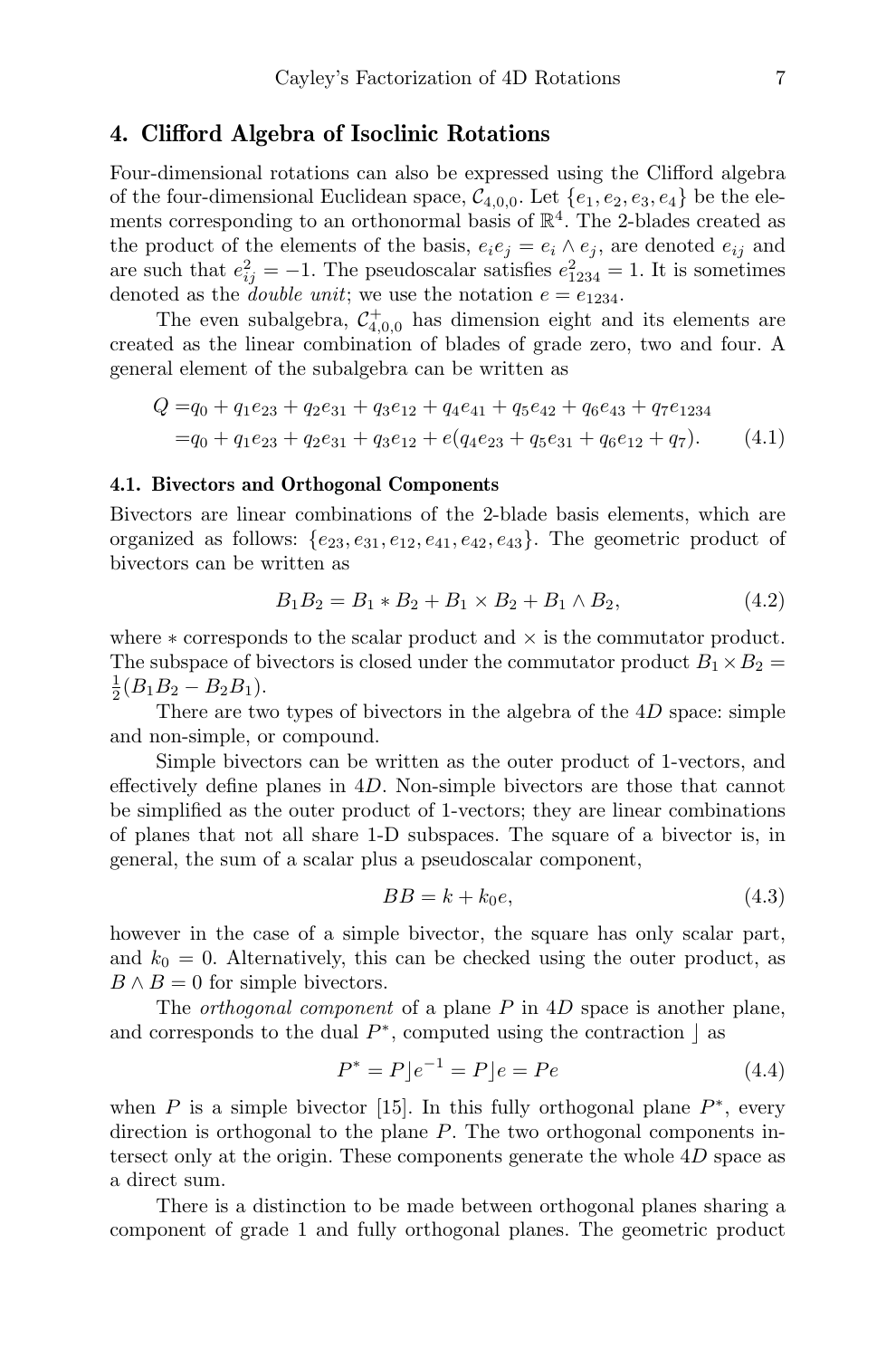of orthogonal planes has zero scalar, while the geometric product of fully orthogonal planes has only pseudoscalar component,

$$
P_1 P_2 = P_1 \wedge P_2 = p_7 e,\tag{4.5}
$$

if  $P_1$ ,  $P_2$  are fully orthogonal.

A non-simple bivector can be written as the sum of two simple bivectors. In  $C_{4,0,0}$ , there are many ways of expressing a general bivector as the sum of two simple bivectors. However there is only one way of decomposing a bivector as the sum of two orthogonal components,  $B = B_1 + B_2$ , with  $B_1$ ,  $B_2$  simple and fully orthogonal bivectors.

This decomposition is calculated by solving the following conditions:

$$
B = B_1 + B_2,
$$
  
\n
$$
B_1 B_2 = ke,
$$
  
\n
$$
B_1 B_1 = k_1, \quad B_2 B_2 = k_2,
$$
\n(4.6)

and noticing that

$$
BB = (k_1 + k_2) + 2ke. \t\t(4.7)
$$

The simple bivectors are obtained as

$$
B_1 = (k_1 + ke)B^{-1},
$$
  
\n
$$
B_2 = (k_2 + ke)B^{-1},
$$
\n(4.8)

with

$$
k_{1,2} = \frac{1}{2} ( \| \langle BB \rangle_0 \| \pm \sqrt{\| \langle BB \rangle_0 \|^2 - \| \langle BB \rangle_4 \|^2} ), \qquad (4.9)
$$

where the operator  $\langle \rangle_m$  selects the grade-m part of the element.

#### 4.2. Versors and Rotations

A unit even versor is the geometric product of an even number of 1-vectors whose norm is one. Notice that the geometric product of an even number of 1-vectors yields an element of the even subalgebra  $\mathcal{C}^+_{4,0,0}$ .

A rotation  $R$  in 4D corresponds to an even unit versor of the algebra, called a rotor, such that  $R\ddot{R} = 1$ . The product of two and four unit 1-vectors  $v_i$  yields

$$
\begin{aligned} \mathsf{v}_1 \mathsf{v}_2 &= k + B, \\ \mathsf{v}_1 \mathsf{v}_2 \mathsf{v}_3 \mathsf{v}_4 &= k_1 + B + k_2 e, \end{aligned} \tag{4.10}
$$

where  $B$  is a bivector. Rotors can be generated as the exponentiation of bivectors.

Simple rotations are generated as the exponentiation of simple bivectors. In those, the simple bivector defines the plane in which the rotation takes place. Recalling that the square of a simple bivector yields a scalar, the exponentiation can be calculated to be

$$
R = e^{kB} = \cos k + \sin kB \tag{4.11}
$$

for B a bivector of norm equal to one.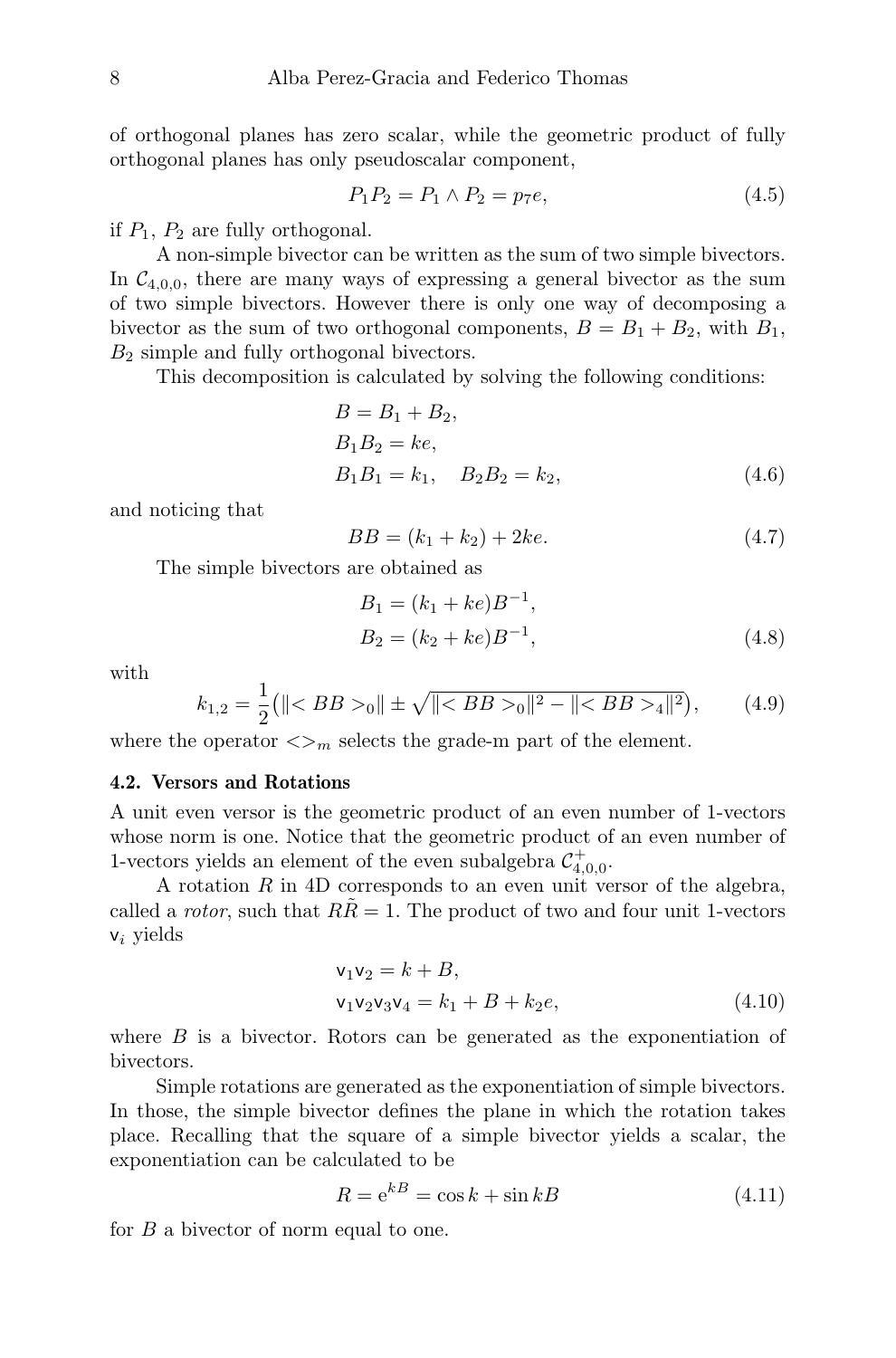The exponentiation of non-simple bivectors yields a double rotation. It is easy to distinguish between a simple and a double rotation by the fact that the pseudoscalar component in a simple rotation is zero.

For a double rotation, computed as the exponential of a non-simple bivector, we can apply the decomposition of the non-simple bivector  $B$  in simple, orthogonal bivectors,

$$
R = e^{B} = e^{B_1 + B_2} = e^{B_1} e^{B_2} = R_1 R_2,
$$
\n(4.12)

where  $R_1$  and  $R_2$  are the simple rotations in orthogonal planes. This derivation is possible because  $B_1$  and  $B_2$  commute, and make the simple rotations commutative too,  $R = R_1 R_2 = R_2 R_1$ .

The bivector and rotation angle can be recovered for simple rotations using the log map. Given a simple rotation R, the simple (unit) bivector B defining the rotation plane, and the rotation angle  $\phi$ , are

$$
B = \frac{_{2}}{\|_{2}\|},
$$
  
\n
$$
\phi = \arctan(\|_{2}\|, \|_{0}\|).
$$
 (4.13)

A similar solution cannot be immediately obtained for double rotations. However it is possible to find a simpler solution if the double rotation is decomposed into two commutative double rotations, the isoclinic rotations.

#### 4.3. Non-simple Orthogonal Bivectors

In order to decompose a four-dimensional double rotation in the product of two orthogonal double rotations, two sets of bivectors are considered that form separate ideals. A general bivector B can be written as the sum of elements  $B_1$  and  $B_2$  of these two ideals. Notice that the bivectors  $B_1$  and  $B_2$ do not have to be simple.

Assigning the bivectors to their respective ideal, decomposing  $B = B_1 +$  $B_2$  and exponentiating, we obtain

$$
R = e^{B} = e^{B_1 + B_2} = e^{B_1} e^{B_2} = e^{B_2} e^{B_1} = R_1 R_2 = R_2 R_1.
$$
 (4.14)

The 4D double rotation is expressed as the product of two double rotations that commute.

The ideals are created, according to [14], using two mappings called the *projectors*, defined as  $P_{\pm} = \frac{1}{2}(1 \pm e)$ . These two mappings create the elements of each of the ideals when applied to the basis blades  $\{e_{23}, e_{31}, e_{12}\}$ or  $\{e_{41}, e_{42}, e_{43}\},\$ 

$$
P_{+}e_{23} = \frac{1}{2}(e_{23} + e_{41}), \quad P_{+}e_{31} = \frac{1}{2}(e_{31} + e_{42}), \quad P_{+}e_{12} = \frac{1}{2}(e_{12} + e_{43}),
$$
  
\n
$$
P_{-}e_{23} = \frac{1}{2}(e_{23} - e_{41}), \quad P_{-}e_{31} = \frac{1}{2}(e_{31} - e_{42}), \quad P_{-}e_{12} = \frac{1}{2}(e_{12} - e_{43}).
$$
\n(4.15)

The geometric product of these elements yields the multiplication tables (3) and (4). It is worth noting that the elements  $P_+1 = \frac{1}{2}(1+e)$  and  $P_-1 =$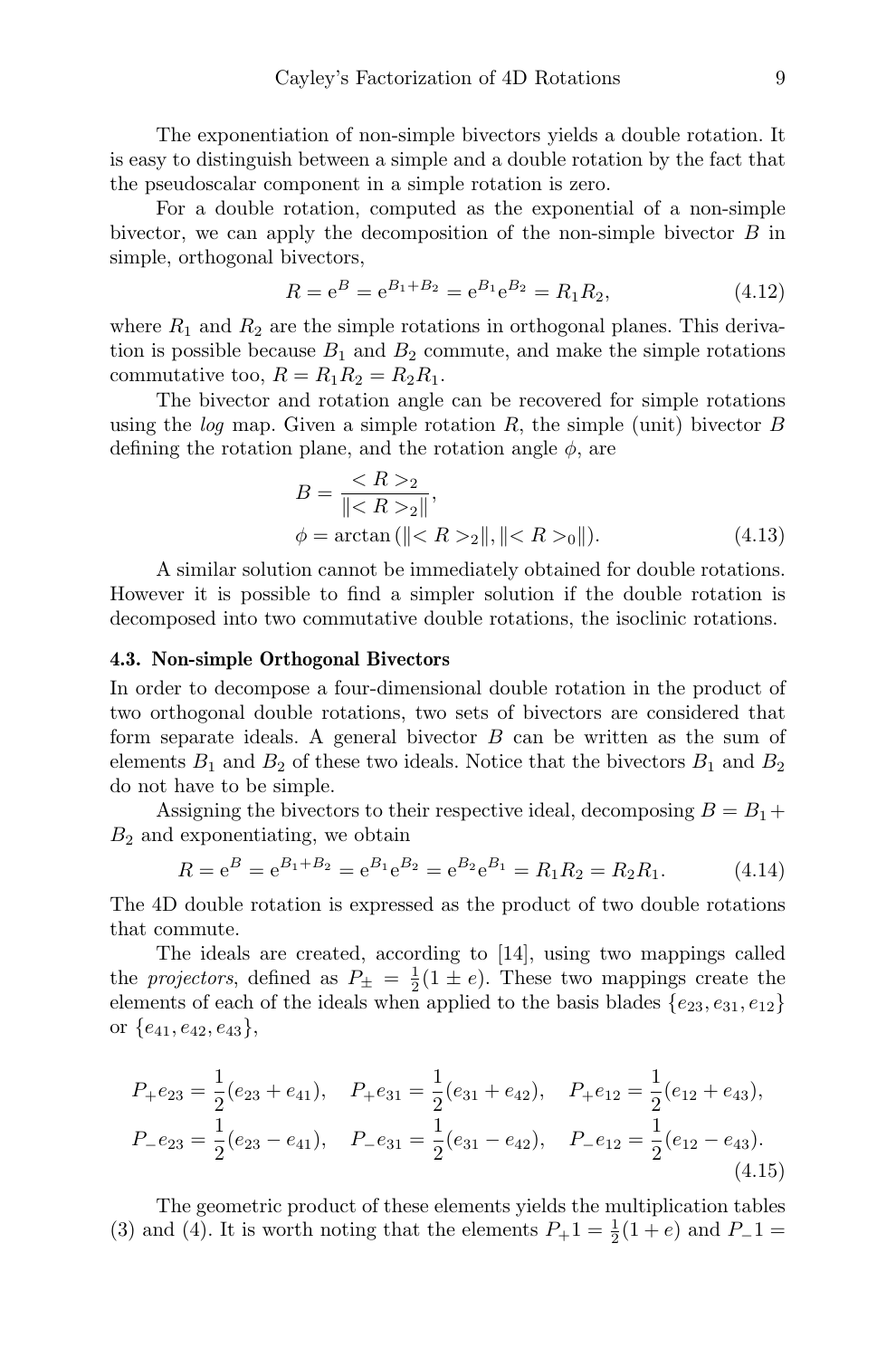$\frac{1}{2}(1-e)$  act as units in their respective ideals. The product of elements of different ideals is equal to zero, including  $\frac{1}{2}(1+e)\frac{1}{2}(1-e) = 0$ .

TABLE 3. Multiplication table for the basis of the  $P_+$  ideal.

| $-\frac{1}{2}(e_{23}+e_{41})$                                           | $\frac{1}{2}(e_{31}+e_{42})$  | $\frac{1}{2}(e_{12}+e_{43})$  | $rac{1}{2}(1+e)$              |
|-------------------------------------------------------------------------|-------------------------------|-------------------------------|-------------------------------|
| $\frac{1}{2}(e_{23}+e_{41})$ $-\frac{1}{2}(1+e)$                        | $-\frac{1}{2}(e_{12}+e_{43})$ | $\frac{1}{2}(e_{31}+e_{42})$  | $\frac{1}{2}(e_{23}+e_{41})$  |
| $\frac{1}{2}(e_{31}+e_{42}) \left  \frac{1}{2}(e_{12}+e_{43}) \right $  | $-\frac{1}{2}(1+e)$           | $-\frac{1}{2}(e_{23}+e_{41})$ | $-\frac{1}{2}(e_{31}+e_{42})$ |
| $\frac{1}{2}(e_{12}+e_{43})$ $\left(-\frac{1}{2}(e_{31}+e_{42})\right)$ | $\frac{1}{2}(e_{23}+e_{41})$  | $-\frac{1}{2}(1+e)$           | $\frac{1}{2}(e_{12}+e_{43})$  |
| $\frac{1}{2}(1+e)$ $\frac{1}{2}(e_{23}+e_{41})$                         | $\frac{1}{2}(e_{31}+e_{42})$  | $rac{1}{2}(e_{12}+e_{43})$    | $rac{1}{2}(1+e)$              |

TABLE 4. Multiplication table for the basis of the P<sub>−</sub> ideal.

| $-\frac{1}{2}(e_{23}-e_{41})$                                                             |                            | $\frac{1}{2}(e_{31}-e_{42})$ $\frac{1}{2}(e_{12}-e_{43})$ $\frac{1}{2}(1-e)$            |  |
|-------------------------------------------------------------------------------------------|----------------------------|-----------------------------------------------------------------------------------------|--|
| $\frac{1}{2}(e_{23}-e_{41})$ $-\frac{1}{2}(1-e)$                                          |                            | $-\frac{1}{2}(e_{12}-e_{43})$ $\frac{1}{2}(e_{31}-e_{42})$ $\frac{1}{2}(e_{23}-e_{41})$ |  |
| $\frac{1}{2}(e_{31}-e_{42}) \left  \frac{1}{2}(e_{12}-e_{43}) - \frac{1}{2}(1-e) \right $ |                            | $-\frac{1}{2}(e_{23}-e_{41}) \frac{1}{2}(e_{31}-e_{42})$                                |  |
| $\frac{1}{2}(e_{12}-e_{43})$ $\Big  -\frac{1}{2}(e_{31}-e_{42})\Big $                     |                            | $\frac{1}{2}(e_{23}-e_{41})$ $-\frac{1}{2}(1-e)$ $\frac{1}{2}(e_{12}-e_{43})$           |  |
| $\frac{1}{2}(1-e)$ $\frac{1}{2}(e_{23}-e_{41})$                                           | $rac{1}{2}(e_{31}-e_{42})$ | $\frac{1}{2}(e_{12}-e_{43})$ $\frac{1}{2}(1-e)$                                         |  |

The bivectors of each ideal can be used to generate rotations. Let us call  $B_{\pm}$  the bivectors formed as linear combination of the  $P_{\pm}$  basis bivectors. A general bivector

$$
B = b_1 e_{23} + b_2 e_{31} + b_3 e_{12} + b_4 e_{41} + b_5 e_{42} + b_6 e_{43}
$$
 (4.16)

can be seen as the sum or difference of the  $B_{\pm}$  bivectors,  $B = B_{+} - B_{-}$  or  $B = B<sub>+</sub> + B<sub>-</sub>$ . In particular, the bivectors

$$
B_{+} = \frac{b_{1+}}{2}(e_{23} + e_{41}) + \frac{b_{2+}}{2}(e_{31} + e_{42}) + \frac{b_{3+}}{2}(e_{12} + e_{43}),
$$
  
\n
$$
B_{-} = \frac{b_{1-}}{2}(e_{23} - e_{41}) + \frac{b_{2-}}{2}(e_{31} - e_{42}) + \frac{b_{3-}}{2}(e_{12} - e_{43}),
$$
\n(4.17)

have coefficients

$$
B = B_{+} + B_{-} : b_{1+} = b_{1} + b_{4}, b_{2+} = b_{2} + b_{5}, b_{3+} = b_{4} + b_{6},
$$
  
\n
$$
b_{1-} = b_{1} - b_{4}, b_{2-} = b_{2} - b_{5}, b_{3-} = b_{4} - b_{6}.
$$
  
\n
$$
B = B_{+} - B_{-} : b_{1+} = b_{1} + b_{4}, b_{2+} = b_{2} + b_{5}, b_{3+} = b_{4} + b_{6},
$$
  
\n
$$
b_{1-} = -b_{1} + b_{4}, b_{2-} = -b_{2} + b_{5}, b_{3-} = -b_{4} + b_{6}.
$$
  
\n(4.18)

The decomposition of a non-simple bivector into bivectors of the two ideals can be easily obtained as

$$
B_{+} = \frac{1}{2}(1+e)B,
$$
  
\n
$$
B_{-} = \frac{1}{2}(1-e)B.
$$
\n(4.19)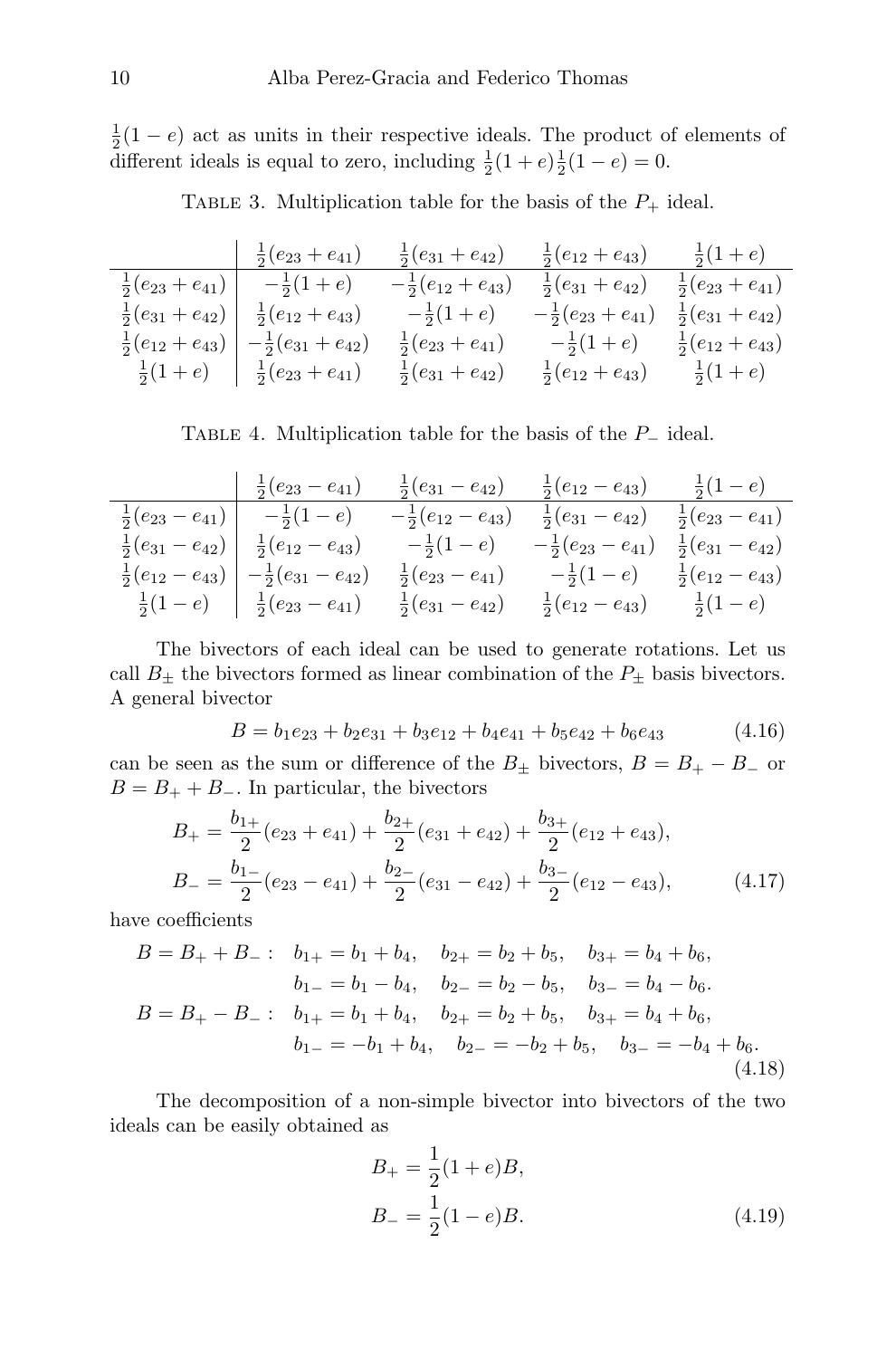#### 4.4. Isoclinic Rotations

Using the decomposition in Eq.  $(4.19)$ , the general 4D rotation can be written as

$$
e^{B} = e^{B_{+}} e^{B_{-}}.
$$
\n(4.20)

To prove this, construct the exponential of a bivector of each ideal, with

$$
B_{+}^{2} = -(b_{1+}^{2} + b_{2+}^{2} + b_{3+}^{2})\frac{1}{2}(1+e),
$$
  
\n
$$
B_{+}^{3} = -(b_{1+}^{2} + b_{2+}^{2} + b_{3+}^{2})B_{+},
$$
  
\n
$$
B_{+}^{4} = (b_{1+}^{2} + b_{2+}^{2} + b_{3+}^{2})^{2}\frac{1}{2}(1+e),
$$
  
\n
$$
B_{+}^{5} = (b_{1+}^{2} + b_{2+}^{2} + b_{3+}^{2})^{2}B_{+},
$$
  
\n... (4.21)

and likewise for  $B_-\,$ .

Consider bivectors  $B_{u+} = \frac{1}{k_+} B_+$ , with  $k_+ = \sqrt{b_{1+}^2 + b_{2+}^2 + b_{3+}^2}$ , so that  $B_{u+}^2 = -\frac{1}{2}(1+e)$ . Then,

$$
R_{+} = e^{k_{+}B_{u+}} = \frac{1}{2}(1-e) + \cos k_{+} \frac{1}{2}(1+e) + \sin k_{+}B_{u+},
$$
  
\n
$$
R_{-} = e^{k_{-}B_{u-}} = \frac{1}{2}(1+e) + \cos k_{-} \frac{1}{2}(1-e) + \sin k_{-}B_{u-},
$$
\n(4.22)

and their product yields the general double rotation,

$$
R = e^{k+B_{u+}+k-B_{u-}} = e^{k+B_{u+}}e^{k-B_{u-}}
$$
  
= cos k<sub>-</sub>  $\frac{1}{2}$ (1 - e) + cos k<sub>+</sub>  $\frac{1}{2}$ (1 + e) + sin k<sub>-</sub>B<sub>u-</sub> + sin k<sub>+</sub>B<sub>u+</sub>. (4.23)

This decomposition is commutative.

#### 4.5. Invariant Planes for Isoclinic Rotations

Isoclinic rotations can be decomposed as the product of simple rotations for which the angles of rotation about the fully orthogonal planes have the same value, with same or opposite sign. In Eq. $(4.9)$  we can see that, in order to obtain the same or opposite value for the rotation angles,  $\| \langle BB \rangle >0 \|$  $\pm \| < BB >_4 \|$ . For the non-simple bivectors in each ideal, we have

$$
B_{+}^{2} = -(b_{1+}^{2} + b_{2+}^{2} + b_{3+}^{2})\frac{1}{2}(1+e),
$$
  
\n
$$
B_{-}^{2} = -(b_{1-}^{2} + b_{2-}^{2} + b_{3-}^{2})\frac{1}{2}(1-e),
$$
  
\n(4.24)

which shows that  $k_1 = k_2$  in Eq.(4.9) for both  $B_+$  and  $B_-$ .

Each of the non-simple, orthogonal bivectors  $B_+$  and  $B_-\$  can be easily decomposed into the sum of two simple, orthogonal planes. Let  $B_+$  be as in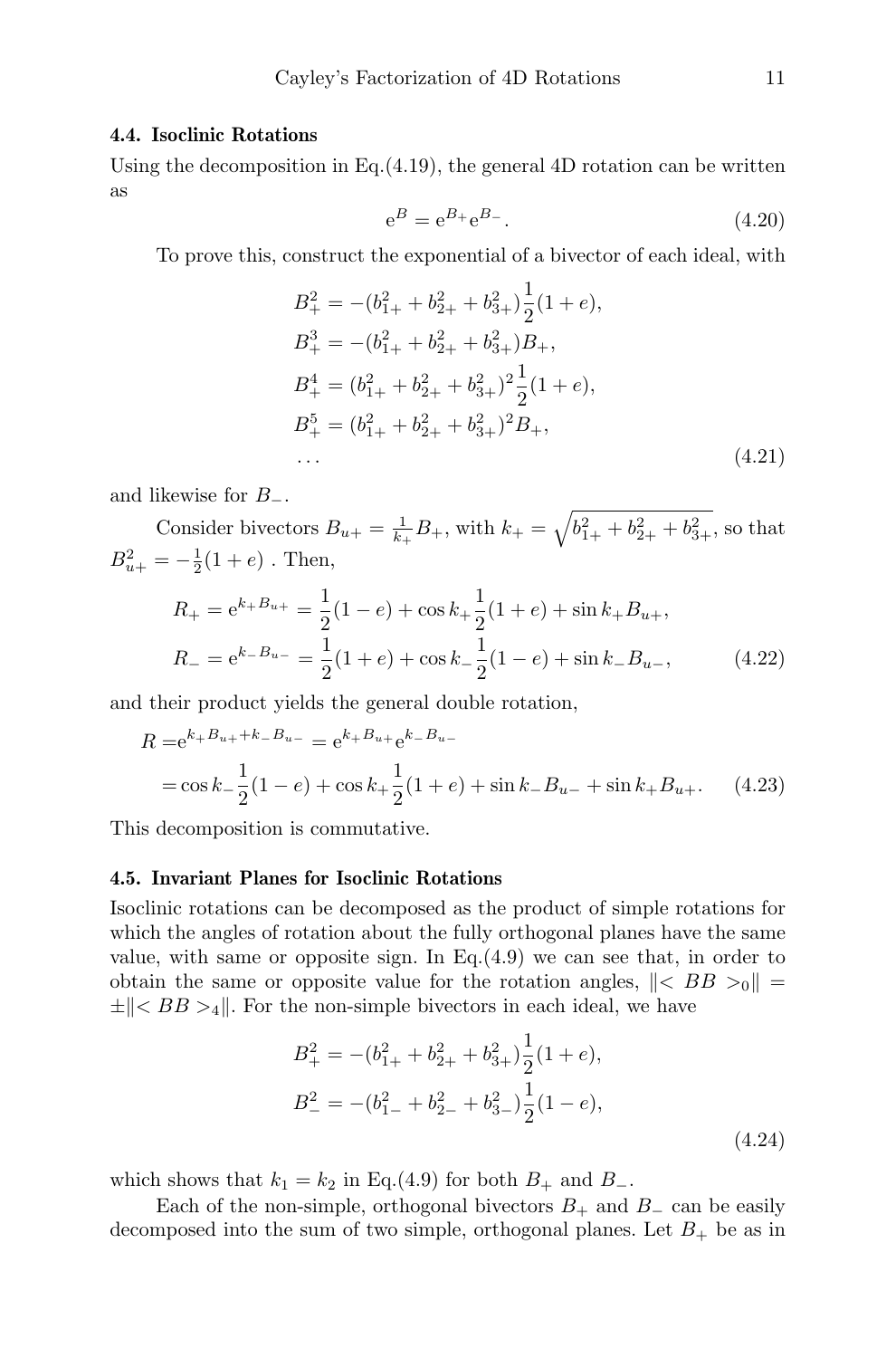Eq.(4.17), then simple, orthogonal planes can be computed as

$$
B_{1+} = \frac{b_{1+}}{2}e_{23} + \frac{b_{2+}}{2}e_{31} + \frac{b_{3+}}{2}e_{12},
$$
  
\n
$$
B_{2+} = \frac{b_{1+}}{2}e_{41} + \frac{b_{2+}}{2}e_{42} + \frac{b_{3+}}{2}e_{43}
$$
\n(4.25)

for  $B_+$ , and

$$
B_{1-} = \frac{b_{1-}}{2}e_{23} + \frac{b_{2-}}{2}e_{31} + \frac{b_{3-}}{2}e_{12},
$$
  
\n
$$
B_{2-} = -\frac{b_{1-}}{2}e_{41} - \frac{b_{2-}}{2}e_{42} - \frac{b_{3-}}{2}e_{43},
$$
\n(4.26)

for  $B_$ .

The decomposition into simple, orthogonal planes

$$
k_{+}B_{u+} = k_{1+}B_{1u+} + k_{2+}B_{2u+},
$$
  
\n
$$
k_{+}B_{u-} = k_{1-}B_{1u-} + k_{2-}B_{2u-},
$$
\n(4.27)

where

$$
k_{1+} = k_{2+} = \frac{k_+}{2},
$$
  
\n
$$
k_{1-} = -k_{2-} = \frac{k_+}{2},
$$
\n(4.28)

are used to calculate the exponentials

$$
e^{k+B_{+}} = e^{k_{1}+B_{1u+}+k_{2}+B_{2u+}} = (\cos k_{1+} + \sin k_{1+}B_{1u+}) (\cos k_{2+} + \sin k_{2+}B_{2u+}),
$$
  
\n
$$
e^{k-B_{-}} = e^{k_{1-}B_{1u-}+k_{2-}B_{2u-}} = (\cos k_{1-} + \sin k_{1-}B_{1u-}) (\cos k_{2-} + \sin k_{2-}B_{2u-}),
$$
  
\n(4.29)

which yield Eq.(4.22) if we notice that  $B_{1u+} + B_{2u+} = 2B_{u+}$ ,  $B_{1u-} - B_{2u-} =$  $2B_{u-}$  and  $B_{1u+}B_{2u+} = B_{1u-}B_{2u-} = -e$ .

#### 4.6. Isoclinic Decomposition of 4D Rotations

Given a double rotation obtained as the product of rotations on planes in the ideal, it is easy to recover these rotations. Let  $R$  be a double rotation that can be expressed as in Eq.(4.23). The products

$$
\frac{1}{2}(1+e)R + \frac{1}{2}(1-e) = R_+, \n\frac{1}{2}(1-e)R + \frac{1}{2}(1+e) = R_-\n\tag{4.30}
$$

can be used to find the corresponding left- and right- isoclinic rotations.

# 5. A useful mapping

Chasles' theorem states that the general spatial motion of a rigid body can be expressed as a rotation about an axis and a translation along the direction given by the same axis. Such a combination of translation and rotation is called a general screw motion [13]. In the definition of screw motion, a positive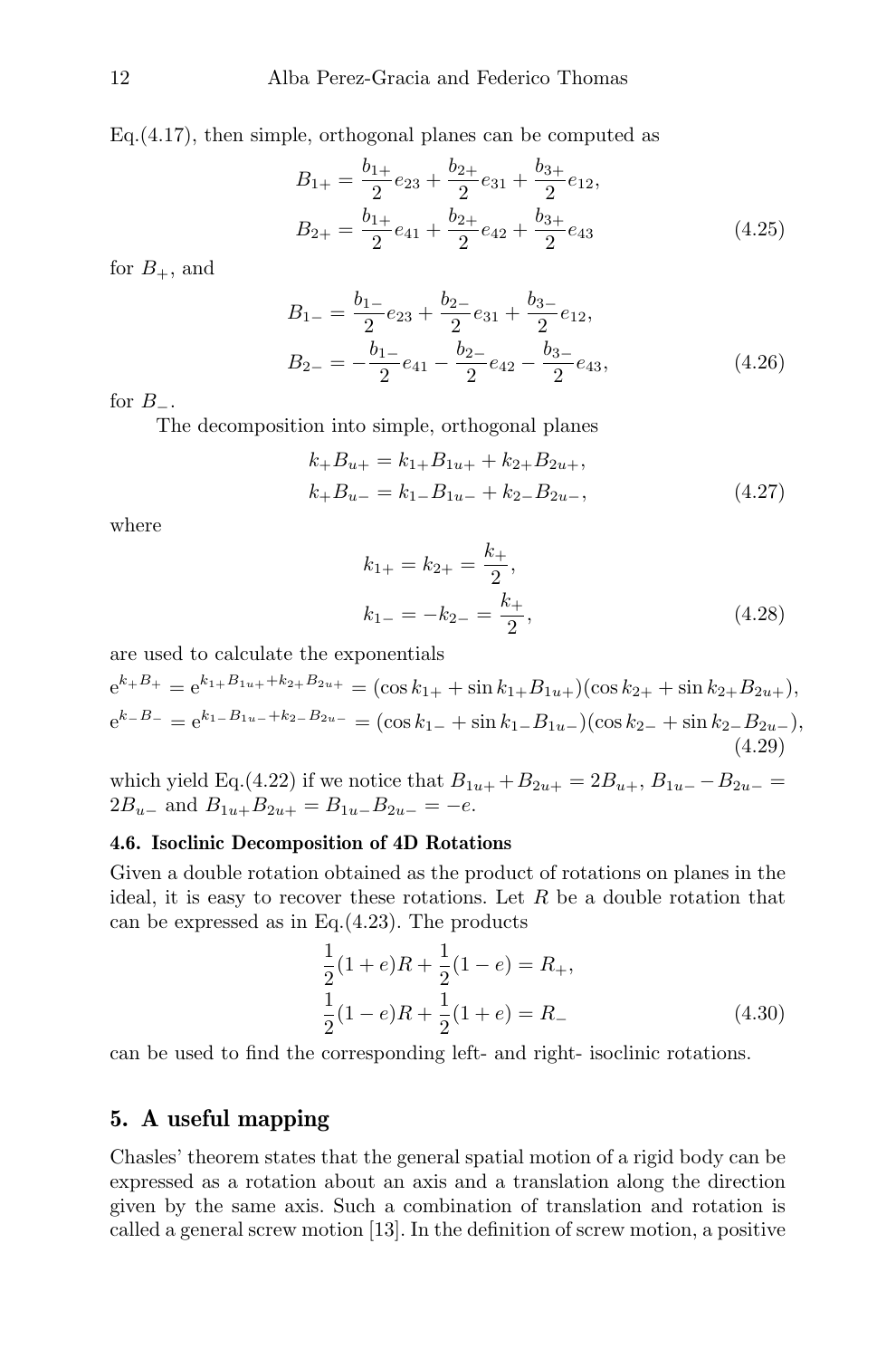rotation corresponds to a positive translation along the screw axis according to the right-hand rule.



FIGURE 1. Geometric parameters used to describe a general screw motion.

In Fig. 1, a screw axis is defined by  $\mathbf{n} = (n_x, n_y, n_z)^T$ , a unit vector defining its direction, and qp, the position vector of a point lying on it, where  $\mathbf{p} = (p_x, p_y, p_z)^T$  is also a unit vector. The angle of rotation  $\theta$  and the translational distance  $d$  are called the screw parameters. These screw parameters together with the screw axis completely define the general displacement of a rigid body.

In [8], the following mapping between 3D transformations in homogeneous coordinates and a subset of 4D rotation matrices was proposed:

$$
\mathbf{T} = \begin{pmatrix} \mathbf{R}_{3\times 3} & \mathbf{t} \\ 0^T & 1 \end{pmatrix} \quad \rightleftarrows \quad \widetilde{\mathbf{T}} = \begin{pmatrix} \mathbf{R}_{3\times 3} & \varepsilon \mathbf{t} \\ -\varepsilon \mathbf{t}^T \mathbf{R}_{3\times 3} & 1 \end{pmatrix},\tag{5.1}
$$

where  $\varepsilon$  is the standard dual unit  $(\varepsilon^2 = 0)$ . The interesting thing about this mapping is that Cayley's factorization of  $\tilde{T}$  can be expressed as  $\tilde{T}^L \tilde{T}^R$  where

$$
\widetilde{\mathbf{T}}^{R} = \cos\left(\frac{\hat{\theta}}{2}\right)\mathbf{I} + \sin\left(\frac{\hat{\theta}}{2}\right)\left(\hat{n}_{x}\mathbf{B}_{1} + \hat{n}_{y}\mathbf{B}_{2} + \hat{n}_{z}\mathbf{B}_{3}\right) \tag{5.2}
$$

where  $\hat{\mathbf{n}} = (\hat{n}_x, \hat{n}_y, \hat{n}_z)^T = \mathbf{n} + \varepsilon q (\mathbf{p} \times \mathbf{n})$  and  $\hat{\theta} = \theta + \varepsilon d$  (see [8] for details). Thus, the coefficients of the Cayley's factorization of  $\tilde{T}$  give us the screw parameters of T. This is exemplified in the next section.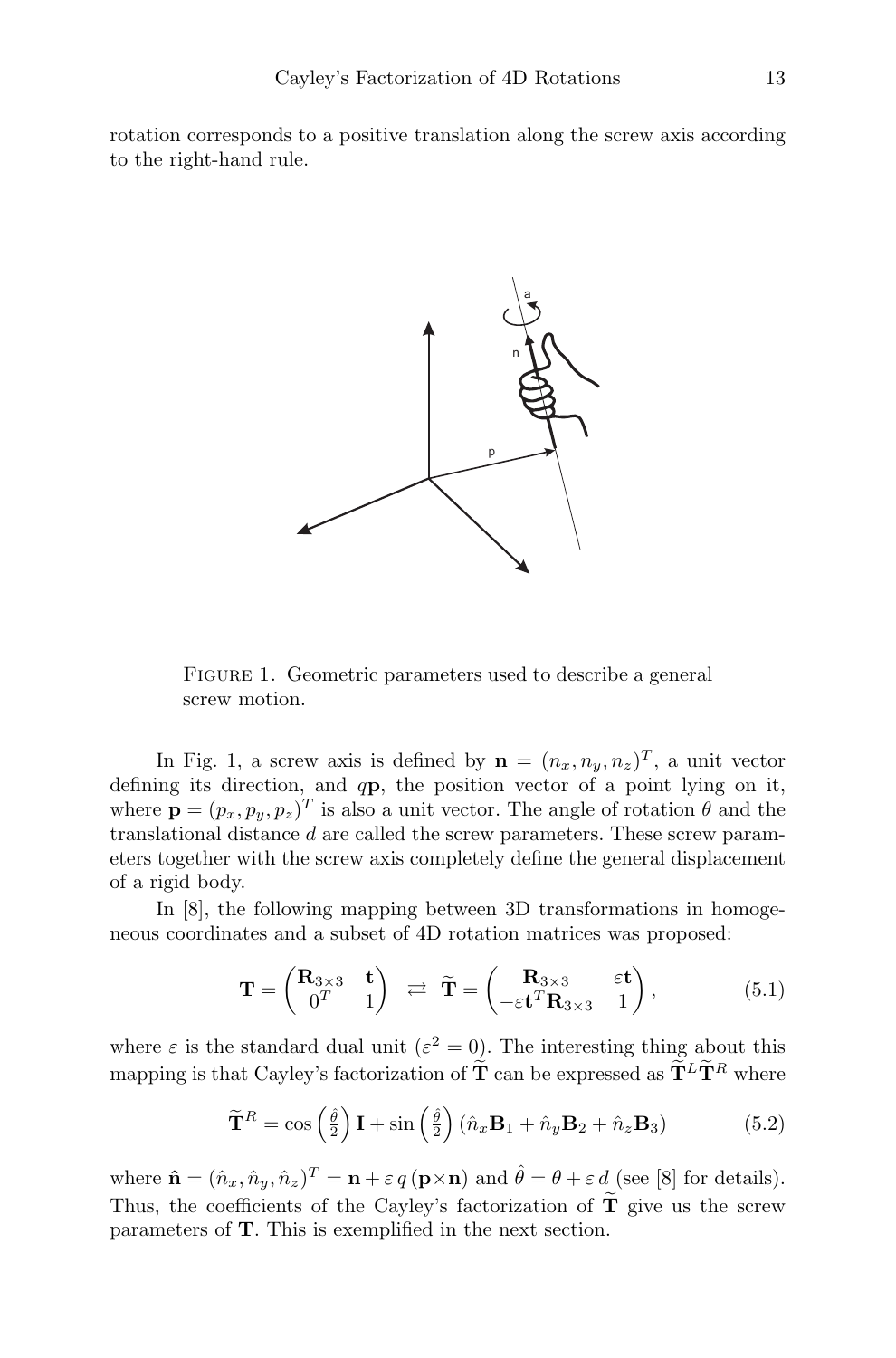# 6. Example

Let us consider, as an example, the transformation in homogeneous coordinates

$$
\mathbf{T} = \begin{pmatrix} 0 & 0 & 1 & 4 \\ 1 & 0 & 0 & -3 \\ 0 & 1 & 0 & 7 \\ 0 & 0 & 0 & 1 \end{pmatrix} . \tag{6.1}
$$

Then, according to (5.1),

$$
\widetilde{\mathbf{T}} = \begin{pmatrix} 0 & 0 & 1 & 4\varepsilon \\ 1 & 0 & 0 & -3\varepsilon \\ 0 & 1 & 0 & 7\varepsilon \\ 3\varepsilon & -7\varepsilon & -4\varepsilon & 1 \end{pmatrix},
$$
(6.2)

and, according to (3.22),

$$
\mathcal{L}_0(\tilde{\mathbf{T}}) = -\frac{1}{4} \left( -\tilde{\mathbf{T}} + \mathbf{A}_1 \tilde{\mathbf{T}} \mathbf{A}_1 + \mathbf{A}_2 \tilde{\mathbf{T}} \mathbf{A}_2 + \mathbf{A}_3 \tilde{\mathbf{T}} \mathbf{A}_3 \right)
$$
  
= 
$$
-\frac{1}{4} \begin{pmatrix} 1 & -1 - 11\varepsilon & 1 + 4\varepsilon & 1 + \varepsilon \\ 1 + 11\varepsilon & 1 & -1 - \varepsilon & 1 + 4\varepsilon \\ -1 - 4\varepsilon & 1 - \varepsilon & 1 & 1 + 11\varepsilon \\ -1 - \varepsilon & -1 - 4\varepsilon & -1 - 11\varepsilon & 1 \end{pmatrix}
$$
  
= 
$$
-\frac{1}{4} [\mathbf{I} + (1 + \varepsilon)\mathbf{B}_1 + (1 + 4\varepsilon)\mathbf{B}_2 + (1 + 11\varepsilon)\mathbf{B}_3] \qquad (6.3)
$$

Therefore,

$$
\widetilde{\mathbf{T}}^R = -\frac{1}{4l_0} [\mathbf{I} + (1+\varepsilon)\mathbf{B}_1 + (1+4\varepsilon)\mathbf{B}_2 + (1+11\varepsilon)\mathbf{B}_3].
$$
 (6.4)

Since, according to (3.5),  $r_0^2 + r_1^2 + r_2^2 + r_3^2 = 1$ , we have that

$$
\frac{1}{16l_0^2} \left[ 1 + (1 + \varepsilon)^2 + (1 + 4\varepsilon)^2 + (1 + 11\varepsilon)^2 \right] = \frac{4 + 32\varepsilon}{16l_0^2} = 1.
$$
 (6.5)

Thus,

$$
l_0 = \pm \left(\frac{1}{2} + 2\varepsilon\right). \tag{6.6}
$$

If we take the negative sign (remember that the solution is unique up to a sign change), we conclude that

$$
r_0 = \frac{1}{2 + 8\varepsilon} = \frac{1}{2} - 2\varepsilon, \quad r_1 = \frac{1 + \varepsilon}{2 + 8\varepsilon} = \frac{1}{2} - \frac{3}{2}\varepsilon,
$$
  

$$
r_2 = \frac{1 + 4\varepsilon}{2 + 8\varepsilon} = \frac{1}{2}, \qquad r_3 = \frac{1 + 11\varepsilon}{2 + 8\varepsilon} = \frac{1}{2} + \frac{7}{2}\varepsilon.
$$

That is, the unit dual quaternion representing the transformation in homogenous coordinates given by **T** can be expressed as:

$$
\widetilde{\mathbf{T}}^R = \left(\frac{1}{2} - 2\varepsilon\right)\mathbf{I} + \left(\frac{1}{2} - \frac{3}{2}\varepsilon\right)\mathbf{B}_1 + \left(\frac{1}{2}\right)\mathbf{B}_2 + \left(\frac{1}{2} + \frac{7}{2}\varepsilon\right)\mathbf{B}_3. \tag{6.7}
$$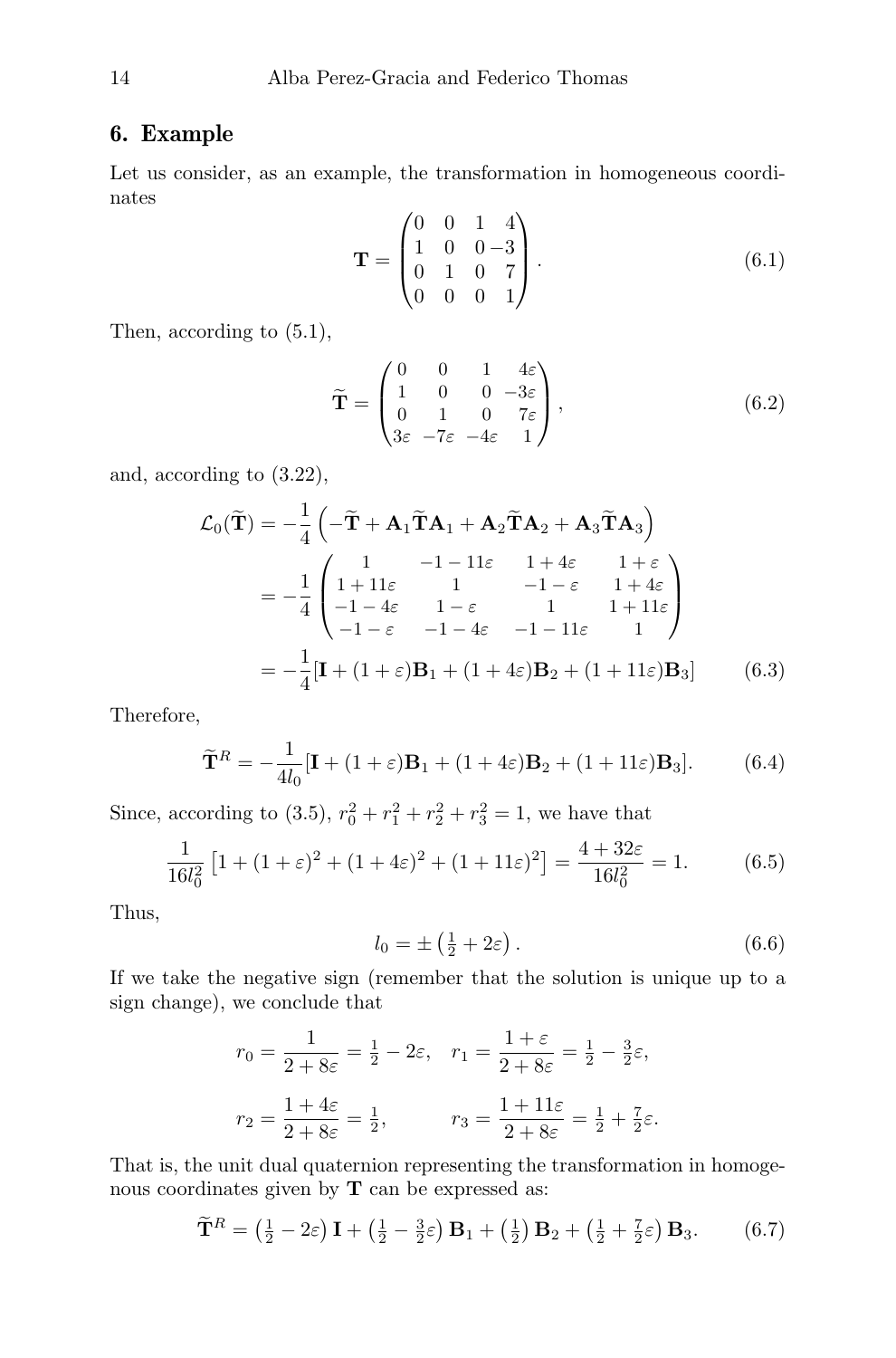To obtain the corresponding screw parameters for this rigid-body transformation, we can simply identify (6.7) with (5.2). This identification yields:

$$
\cos\left(\frac{\hat{\theta}}{2}\right) = 0.5 - 2\varepsilon,\tag{6.8}
$$

$$
\hat{n}_x \sin\left(\frac{\hat{\theta}}{2}\right) = 0.5 - 1.5\varepsilon,\tag{6.9}
$$

$$
\hat{n}_y \sin\left(\frac{\hat{\theta}}{2}\right) = 0.5, \tag{6.10}
$$

$$
\hat{n}_z \sin\left(\frac{\hat{\theta}}{2}\right) = 0.5 + 3.5\epsilon. \tag{6.11}
$$

Solving (6.8) for  $\hat{\theta} = \theta + \varepsilon d$  we get

$$
\theta = \frac{2}{3}\pi \text{ and } d = \frac{8}{\sqrt{3}}.\tag{6.12}
$$

Then, substituting  $\hat{\theta} = \frac{2}{3}\pi + \varepsilon \frac{8}{\sqrt{3}}$  $\frac{3}{3}$  in (6.9)-(6.11), we conclude that

$$
\mathbf{n} = \left(\frac{1}{\sqrt{3}}, \frac{1}{\sqrt{3}}, \frac{1}{\sqrt{3}}\right)^T, \tag{6.13}
$$

and

$$
q(\mathbf{p} \times \mathbf{n}) = \left(-\frac{6\sqrt{3}-1}{6}, -\frac{1}{6}, \frac{14\sqrt{3}-1}{6}\right)^{T}.
$$
 (6.14)

If  $p$  and  $n$  are assumed to be orthogonal, it is concluded from  $(6.14)$ that  $q = \sqrt{\frac{699 - 40\sqrt{3}}{36}}$ . As a consequence,

$$
\mathbf{p} \times \mathbf{n} = (-0.3742, -0.03984, 0.9264)^{T}.
$$
 (6.15)

Finally, using (6.13) and (6.15), we have that

$$
\mathbf{p} = \mathbf{n} \times (\mathbf{p} \times \mathbf{n}) = (-0.5579, 0.7509, -0.1930)^T.
$$
 (6.16)

# 7. Conclusions

Rotations in three dimensions are determined by a rotation axis and the rotation angle about it, where the rotation axis is perpendicular to the plane in which points are being rotated. The situation in four dimensions is more complicated. In this case, rotations are determined by two orthogonal planes and two angles, one for each plane. Cayley proved that a general 4D rotation can always be decomposed into two 4D rotations, each of them being determined by two equal rotation angles up to a sign change.

In this paper, we have presented explicit formulas for this decomposition using both matrix algebra and the Clifford algebra  $C_{4,0,0}$ . The use of so different formalisms to solve the same problem has allowed us to provide a more insightful view of this decomposition. The presented results reveal of practical interest in kinematics as they provide, for example, a neat connection between the algebra of homogeneous transformations in three dimensions and the algebra of dual quaternions. As an example, this connection has been exploited to compute the screw parameters of a homogeneous transformation.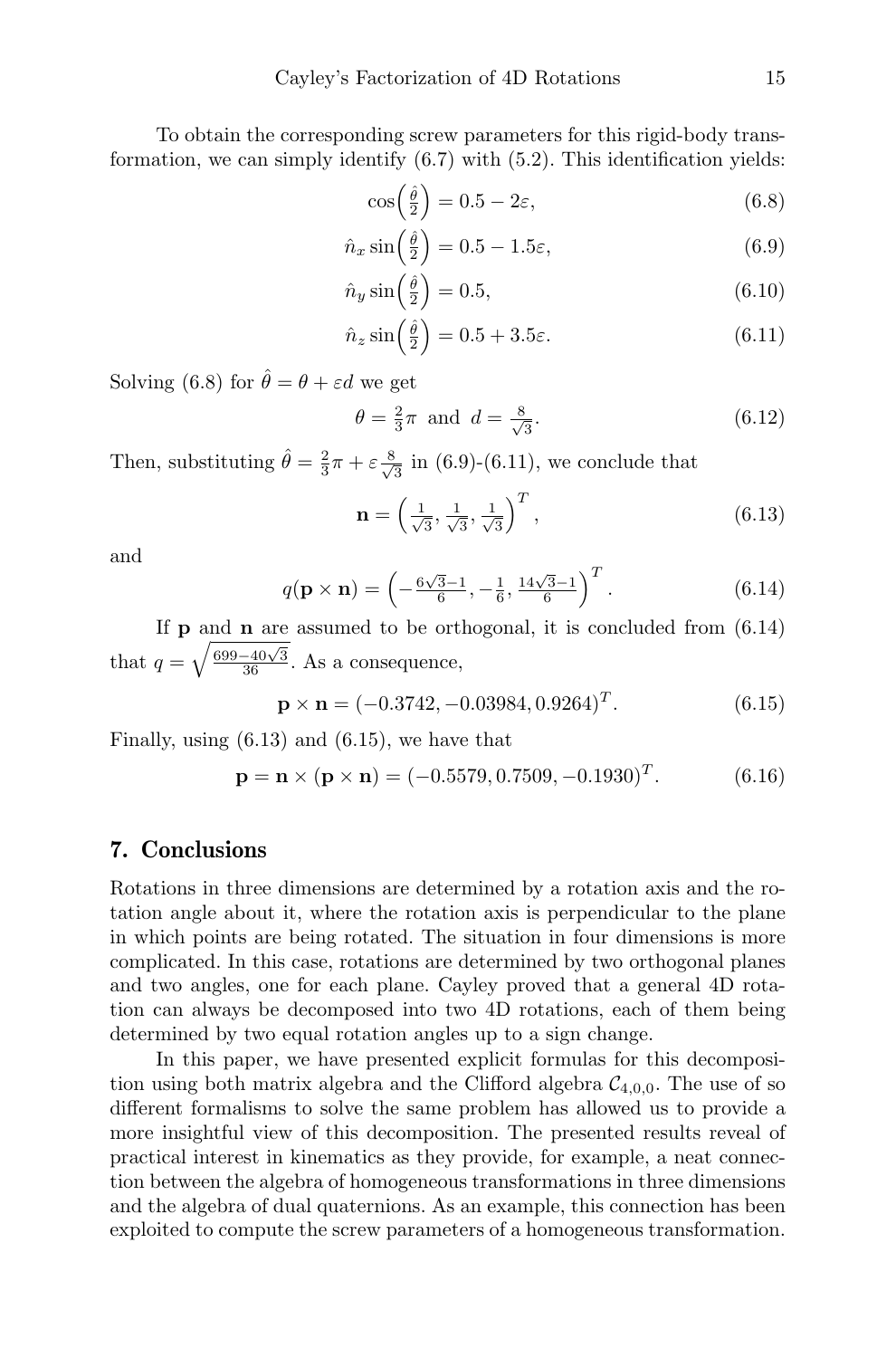# References

- [1] J.L. Weiner and G.R. Wilkens, "Quaternions and rotations in  $E^4$ ," The American Mathematical Monthly, Vol. 112, No. 1, pp. 69-76, 2005.
- [2] A. Cayley, "Recherches ultérieures sur les déterminants gauches," The Collected Mathematical Papers Of Arthur Cayley, article 137, p. 202-215, Cambridge Uniniversity Press, 1891.
- [3] A. Cayley, "On certain results relating to quaternions," *Philosophical Maga*zine, Vol. 26, pp. 141-145, 1845.
- [4] J.E. Mebius, Applications of Quaternions to Dynamical Simulation, Computer Graphics and Biomechanics, Ph.D. Thesis, Delft University of Technology, 1994.
- [5] L. van Elfrinkhof, "Eene eigenschap van de orthogonale substitutie van de vierde orde," Handelingen van het zesde Nederlandsch Natuur- en Geneeskundig Congres (Acts of the sixth Dutch nature and medical congress), pp. 237-240, Delft, 1897.
- [6] F.L. Hitchcock, "Analysis of rotations in euclidean four-space by sedenions," Journal of Mathematics and Physics, Univerisity of Massachusetts, Vol. 9, No. 3, pp. 188-193, 1930.
- [7] N. Rosen, "Note on the general Lorentz transformation," Journal of Mathematics and Physics, Vol. 9, pp. 181-187, 1930.
- [8] F. Thomas, "Approaching dual quaternions from matrix algebra," IEEE Transactions on Robotics, Vol. 30, No. 5, pp. 1037-1048, 2014.
- [9] Q. J. Ge, " On the Matrix Algebra Realization of the Theory of Biquaternions", Mechanism Synthesis and Analysis, Vol 70:425-432, 1994.
- [10] J. Angeles, Fundamentals of Robotic Mechanical Systems: Theory, Methods, and Algorithms, Springer, 2006.
- [11] C.Y. Hsiung and G.Y. Mao, *Linear Algebra*, Allied Publishers, 1998.
- [12] L. Pertti, Clifford algebras and spinors, Cambridge University Press, 2001.
- [13] J.K. Davidson and K.H. Hunt, Robots and Screw Theory: Applications of Kinematics and Statics to Robotics, Oxford Univ Press, Oxford, 2004.
- [14] Baylis, W.E. and Hadi, S., "Rotations in n-Dimensions as Spherical Vectors", Applications of Geometric Algebra in Computer Science and Engineering, AGACSE 2001, Ed. Springer, Chapter 6, pp. 79-89, 2002.
- [15] Dorst, L., Fontjine, D. and Mann, S., Geometric Algebra for Computer Science, Ed. Morgan Kaufmann, 2007.
- [16] M. Hunt, G. Mullineux, R.J. Cripps and B. Cross, "Characterizing isoclinic matrices and the Cayley factorization," Proc IMechE Part C: J Mechanical Engineering Science, 0 (0) 1-7, 2015.

Alba Perez-Gracia Department of Mechanical Engineering Idaho State University, Pocatello, Idaho, 83209, USA e-mail: perealba@isu.edu